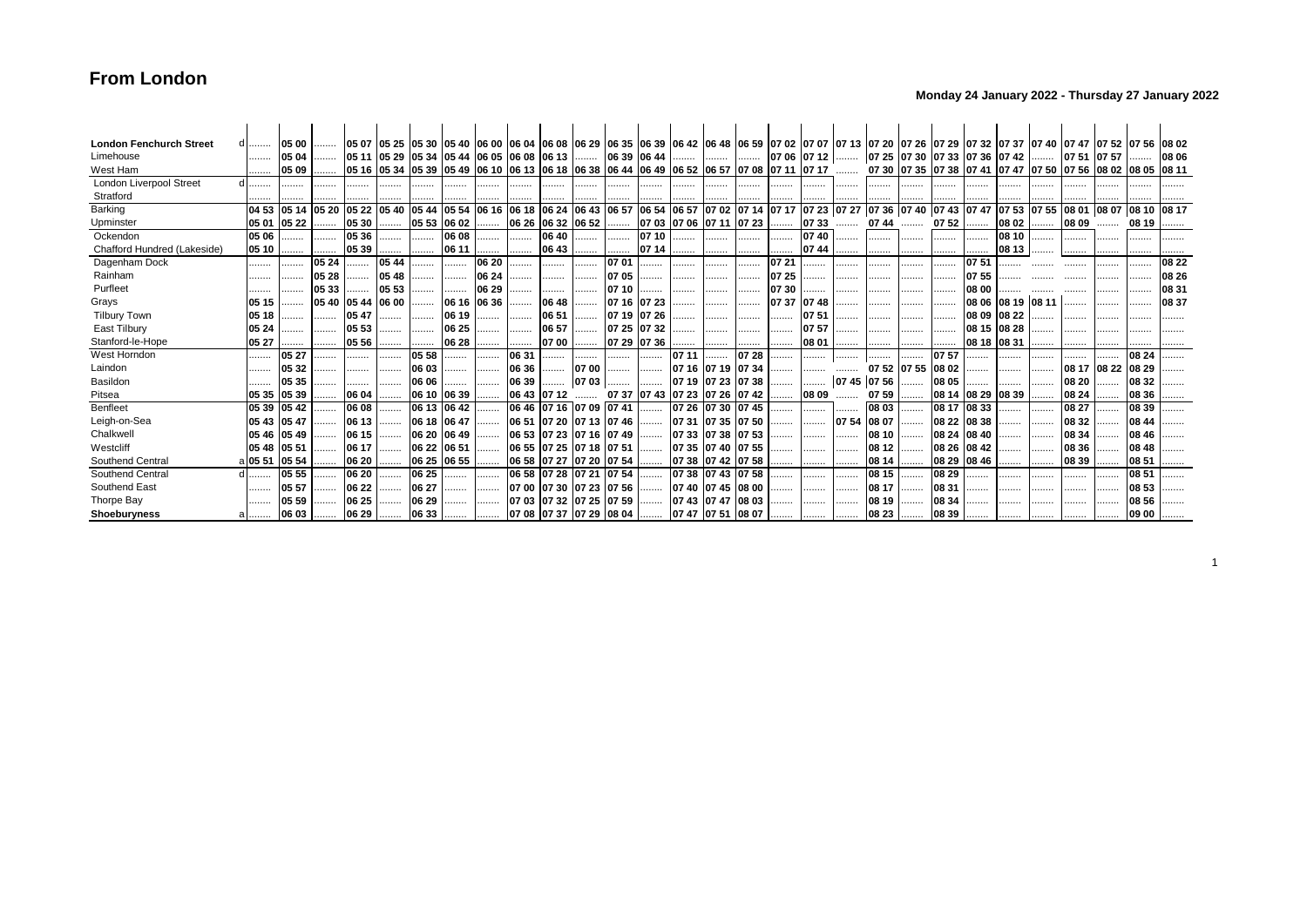### **Monday 24 January 2022 - Thursday 27 January 2022**

| <b>London Fenchurch Street</b> | d 08 11  08 14  08 26  08 32  08 35  08 47  08 52  09 05  09 08  09 23  09 34  09 41  09 55  10 04  10 11  10 25  10 34  10 41  10 55  11 04  11 12  11 25  11 34  11 39  11 55  12 04  12 11  12 25  12 04  12 11  12 25  12 |                         |       |       |             |              |       |             |             |                   |             |             |       |             |       |       |                   |             |                                                                                                                                                                               |             |       |       |             |              |             |       |       |       |       |
|--------------------------------|-------------------------------------------------------------------------------------------------------------------------------------------------------------------------------------------------------------------------------|-------------------------|-------|-------|-------------|--------------|-------|-------------|-------------|-------------------|-------------|-------------|-------|-------------|-------|-------|-------------------|-------------|-------------------------------------------------------------------------------------------------------------------------------------------------------------------------------|-------------|-------|-------|-------------|--------------|-------------|-------|-------|-------|-------|
| Limehouse                      |                                                                                                                                                                                                                               |                         | 08 30 | .     | 08 40 08 51 |              |       |             |             |                   |             |             |       |             |       |       |                   |             | <u> 09 09  09 13  09 28  09 39  09 45  09 59  10 08  10 15  10 29  10 38  10 45  10 59  11 08  11 16  11 29  11 38  11 43  11 59  12 08  12 15  12 29  12 38</u>              |             |       |       |             |              |             |       |       |       |       |
| West Ham                       |                                                                                                                                                                                                                               | 08 19 08 24 08 35 08 40 |       |       |             |              |       |             |             |                   |             |             |       |             |       |       |                   |             | 08 45  08 56  09 00  09 14  09 18  09 33  09 44  09 50  10 04  10 13  10 20  10 34  10 43  10 50  11 04  11 13  11 13  11 13  11 43  11 48  12 04  12 13  12 20  12 34  12 43 |             |       |       |             |              |             |       |       |       |       |
| London Liverpool Street        |                                                                                                                                                                                                                               | .                       | .     |       | .           | .            | .     | .           |             | .                 |             |             | .     |             |       |       |                   | .           |                                                                                                                                                                               |             |       |       | .           |              |             |       |       |       |       |
| Stratford                      |                                                                                                                                                                                                                               |                         |       |       |             |              |       |             |             |                   |             |             |       |             |       |       |                   |             |                                                                                                                                                                               |             |       |       |             |              |             |       |       |       |       |
| Barking                        | 08 24                                                                                                                                                                                                                         | 08 29 08 42             |       | 08 46 | 08 52 09 01 |              | 09 09 | 09 20 09 24 |             | 09 39 09 49 09 55 |             |             | 1009  | 10 18       | 10 25 |       | 10 39 10 48 10 55 |             | 11 09                                                                                                                                                                         | 11 18 11 26 |       |       | 11 39 11 48 | 11 53        | 12 09 12 18 |       | 12 25 | 12 39 | 1248  |
| Upminster                      | 08 33                                                                                                                                                                                                                         |                         |       | 08 54 | 09 03 09 09 |              |       |             | 09 28 09 32 |                   | 09 57 10 03 |             | .     | 10 26       | 10 33 |       | 10 56 11 03       |             |                                                                                                                                                                               | 11 26 11 34 |       | .     |             | $1156$ 12 02 |             | 12 26 | 12 33 |       | 1256  |
| Ockendon                       | 08 40                                                                                                                                                                                                                         | .                       | .     | .     | 09 10       |              | .     | .           | 09 39       | .                 |             | 1009        | .     | .           | 10 39 |       | .                 | 11 09       |                                                                                                                                                                               | .           | 11 40 | .     | .           | 1207         |             |       | 12 39 |       |       |
| Chafford Hundred (Lakeside)    | 08 44                                                                                                                                                                                                                         |                         |       | .     | 09 14       |              |       | .           | 09 43       | .                 |             | 10 13       |       |             | 1043  |       | .                 | 11 13       |                                                                                                                                                                               |             | 11 44 |       | .           | 12 11        |             |       | 1243  |       |       |
| Dagenham Dock                  |                                                                                                                                                                                                                               | .                       | 08 46 | .     |             |              | 09 14 |             | .           | 09 44             |             |             | 10 14 |             |       | 10 44 |                   | .           | 11 14                                                                                                                                                                         | .           | .     | 11 44 |             | .            | 12 14       |       |       | 1244  |       |
| Rainham                        | .                                                                                                                                                                                                                             | .                       | 08 50 | .     |             | .            | 09 17 | .           | .           | 09 47             |             |             | 10 17 |             |       | 1047  |                   | .           | 11 17                                                                                                                                                                         | .           | .     | 11 47 | .           | .            | 12 17       |       |       | 1247  |       |
| Purfleet                       |                                                                                                                                                                                                                               |                         | 08 57 |       |             |              | 09 22 |             | .           | 09 52             |             |             | 1022  |             |       | 10 52 | .                 | .           | 11 22                                                                                                                                                                         | .           |       | 11 52 | .           |              | 12 22       |       |       | 1252  |       |
| Grays                          | 08 48                                                                                                                                                                                                                         |                         | 09 05 |       | 09 18       |              | 09 29 | .           | 09 47       | 09 59             | .           | 10 17       | 10 29 |             | 1047  | 10 59 |                   | 11 17 11 29 |                                                                                                                                                                               | .           | 11 48 | 11 59 | .           | 12 17        | 12 29       |       | 1247  | 1259  |       |
| <b>Tilbury Town</b>            | 08 51                                                                                                                                                                                                                         |                         |       |       | 09 21       | .            | .     | .           | 09 50       |                   |             | 10 20       | .     | .           | 10 50 | .     | .                 | 11 20       |                                                                                                                                                                               | .           | 11 51 | .     | .           | 12 20        |             |       | 1250  |       |       |
| East Tilbury                   | 08 57                                                                                                                                                                                                                         |                         |       | .     | 09 27       |              | .     |             | 09 56       |                   |             | 10 26       | .     |             | 10 56 |       |                   | 11 26       | .                                                                                                                                                                             | .           | 11 57 | .     | .           | 12 26        |             |       | 1256  |       |       |
| Stanford-le-Hope               | 109 00                                                                                                                                                                                                                        | .                       | .     |       | 09 31       |              |       |             | 10 00       |                   | .           | 10 30       |       |             | 11 00 | .     |                   | 11 30       |                                                                                                                                                                               | .           | 1201  | .     |             | 12 30        |             |       | 13 00 |       |       |
| West Horndon                   |                                                                                                                                                                                                                               | .                       | .     | 08 59 |             | 09 14        |       | 09 33       | .           | .                 | 10 02       |             | .     | 1031        |       | .     | 11 01             | .           |                                                                                                                                                                               | 11 31       | .     |       | 1201        | .            |             | 1231  |       |       | 1301  |
| Laindon                        | .                                                                                                                                                                                                                             | 08 44                   | .     | 09 03 | .           | 09 19        |       | 09 38       |             | .                 | 1007        | .           | .     | 10 36       |       | .     | 11 06             |             | .                                                                                                                                                                             | 11 36       |       |       | 1206        |              |             | 12 36 | .     |       | 13 06 |
| Basildon                       |                                                                                                                                                                                                                               | $0848$                  |       | 09 07 |             | 09 22        |       | 09 41       |             | .                 | 10 10       |             | .     | 1039        |       | .     | 11 09             | .           |                                                                                                                                                                               | 11 39       | .     | .     | 1209        | .            | .           | 12 39 |       |       | 1309  |
| Pitsea                         | 09 08                                                                                                                                                                                                                         |                         |       | 09 10 | 09 41       | 09 26        |       | 09 45       | 10 09       | .                 | 10 14 10 38 |             | .     | 10 43 11 09 |       | .     | 11 13 11 38       |             |                                                                                                                                                                               | 11 43 12 09 |       |       | 12 13 12 38 |              |             | 12 43 | 1308  |       | 13 13 |
| Benfleet                       |                                                                                                                                                                                                                               | 08 54                   |       | 09 14 | 09 45 09 29 |              |       | 09 48       | 10 13       |                   |             | 10 17 10 42 | .     | 1046        | 11 13 |       | 11 16 11 42       |             | .                                                                                                                                                                             | 11 46 12 13 |       |       | 12 16       | 1242         |             | 1246  | 13 12 |       | 13 16 |
| Leigh-on-Sea                   | .                                                                                                                                                                                                                             | 08 59                   | .     | 09 18 | 09 50 09 34 |              |       | 09 53 10 17 |             |                   | 10 22 10 46 |             | .     | 10 51 11 17 |       |       | 11 21 11 46       |             | .                                                                                                                                                                             | 11 51 12 17 |       | .     | 12 21       | 1246         |             | 1251  | 13 16 |       | 13 21 |
| Chalkwell                      |                                                                                                                                                                                                                               | 09 02                   | .     | 09 21 | 09 52 09 36 |              | .     | 09 56 10 20 |             | .                 | 10 24 10 49 |             | .     | 10 53 11 20 |       | .     | 11 23 11 49       |             | .                                                                                                                                                                             | 11 53 12 20 |       | .     | 12 23       | 1249         | .           | 1253  | 13 19 |       | 13 23 |
| Westcliff                      | .                                                                                                                                                                                                                             | 09 04                   | .     | 09 23 | 09 54 09 38 |              |       | 09 58 10 22 |             |                   | 10 26 10 51 |             | .     | 10 55 11 22 |       | .     | 11 25 11 51       |             |                                                                                                                                                                               | 11 55 12 22 |       | .     | 12 25       | 1251         |             | 1255  | 13 21 |       | 13 25 |
| Southend Central               |                                                                                                                                                                                                                               | 109 06                  | .     | 09 25 | 09 57       | <b>O9 41</b> | .     | 10 00 10 25 |             |                   | 10 29       | 1054        | .     | 1058        | 11 25 |       | 11 28 11 54       |             |                                                                                                                                                                               | 11 58 12 25 |       | .     | 12 28       | 1254         |             | 1258  | 13 24 |       | 13 28 |
| Southend Central               |                                                                                                                                                                                                                               | 09 07                   | .     | 09 26 | .           | 09 41        | .     | 1000        | .           | .                 | 1029        | .           | .     | 1058        |       |       | 11 28             |             |                                                                                                                                                                               | 11 58       | .     |       | 12 28       | .            | .           | 1258  |       |       | 13 28 |
| Southend East                  | .                                                                                                                                                                                                                             | 09 09                   | .     | 09 28 | .           | 09 43        |       | 1002        |             | .                 | 1031        | .           | .     | 11 00       | .     | .     | 11 30             | .           | .                                                                                                                                                                             | 12 00       | .     | .     | 12 30       | .            | .           | 13 00 | .     | .     | 13 30 |
| Thorpe Bay                     | .                                                                                                                                                                                                                             | 09 12                   | .     | 09 30 |             | 09 46        | .     | 10 05       |             | .                 | 10 34       | .           | .     | 11 03       |       |       | 11 33             | .           | .                                                                                                                                                                             | 1203        |       | .     | 12 33       | .            | .           | 13 03 |       |       | 1333  |
| Shoeburyness                   | a                                                                                                                                                                                                                             | 09 17                   |       | 09 34 | .           | 09 50        |       | $1009$      |             |                   | 10 38       | .           |       | 11 07       |       | .     | 11 37 $ $         |             |                                                                                                                                                                               | $1207$      |       | .     | 12 37       | .            | .           | 1307  |       |       | 13 38 |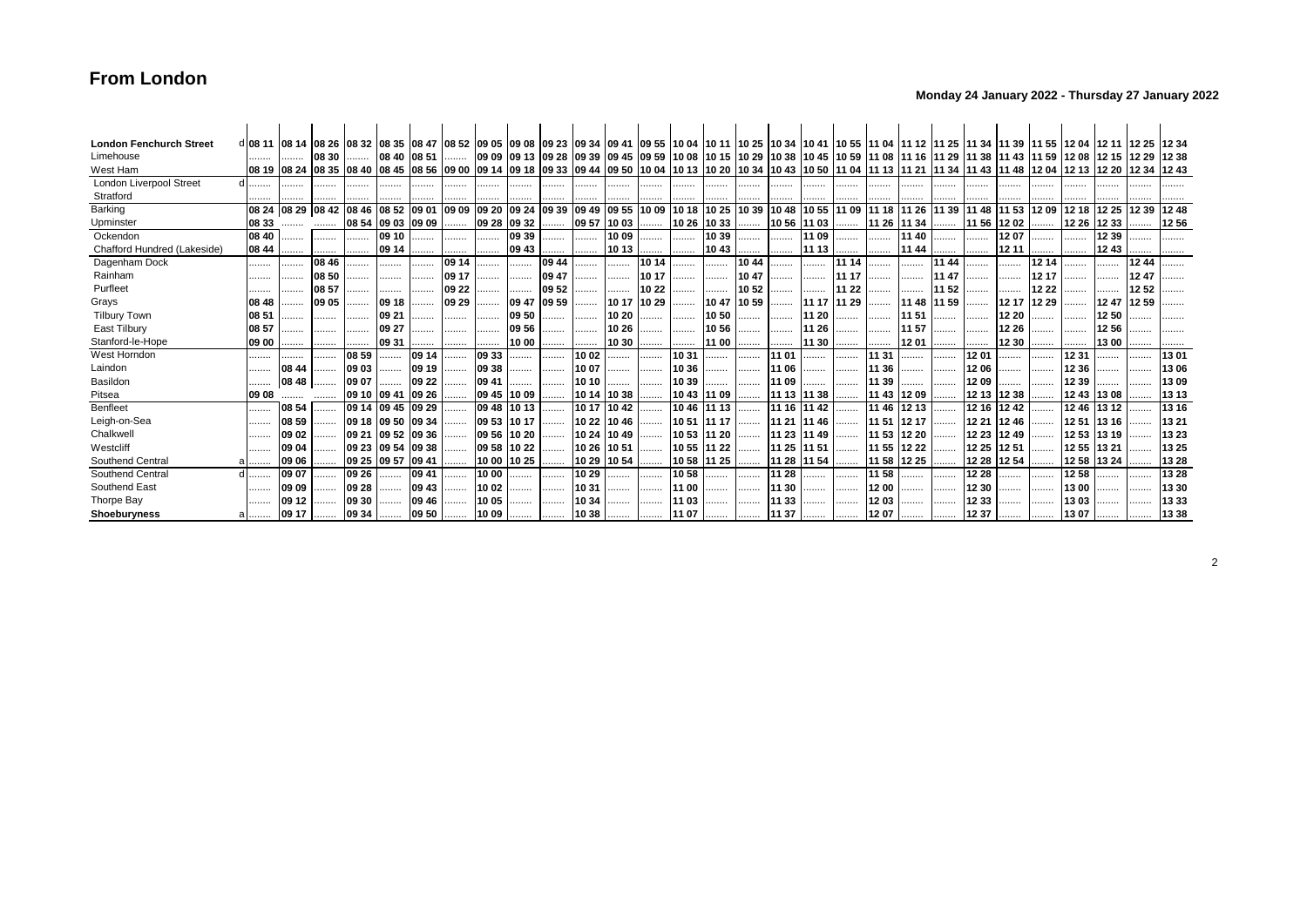### **Monday 24 January 2022 - Thursday 27 January 2022**

| <b>London Fenchurch Street</b> |        | d 12 41  12 55  13 04  13 11  13 25  13 34  13 41  13 55  14 04  14 11  14 25  14 34  14 41  14 55  15 04  15 10  15 25  15 34  15 41  15 49  15 55  16 00  16 04  16 10  16 16  16 22  16 23  16 28  16 28  16 28  16 28  16 |             |             |      |             |                                                                                     |       |       |             |       |       |             |       |                   |             |             |       |                            |             |       |                   |             |             |                            |       |       |             |       |
|--------------------------------|--------|-------------------------------------------------------------------------------------------------------------------------------------------------------------------------------------------------------------------------------|-------------|-------------|------|-------------|-------------------------------------------------------------------------------------|-------|-------|-------------|-------|-------|-------------|-------|-------------------|-------------|-------------|-------|----------------------------|-------------|-------|-------------------|-------------|-------------|----------------------------|-------|-------|-------------|-------|
| Limehouse                      |        |                                                                                                                                                                                                                               |             |             |      |             |                                                                                     |       |       |             |       |       |             |       |                   |             |             |       |                            |             |       |                   |             |             |                            |       |       |             |       |
| West Ham                       |        | 12 50  13 04  13 13  13 21  13 34  13 43  13 50  14 04  14 13  14 20  14 34  14 43  14 50  15 04  15 13  15 20  15 35  15 44  15 50  15 59  16 05  16 10  16 14  16 21  16 21  16 32  16 32  16 32  16 32  16 33              |             |             |      |             |                                                                                     |       |       |             |       |       |             |       |                   |             |             |       |                            |             |       |                   |             |             |                            |       |       |             |       |
| <b>London Liverpool Street</b> | .      |                                                                                                                                                                                                                               |             | .           | .    | .           | .                                                                                   |       |       |             | .     |       | .           | .     |                   | .           | .           |       | .                          | .           | .     |                   |             | .           | .                          |       | .     |             |       |
| Stratford                      |        |                                                                                                                                                                                                                               |             |             |      |             |                                                                                     |       |       |             |       |       |             |       |                   |             |             |       |                            |             |       |                   |             |             |                            |       |       |             |       |
| Barking                        | 12 55  | 1309                                                                                                                                                                                                                          | 13 18 13 26 |             |      |             | 13 39 13 48 13 55 14 09 14 18 14 25 14 39 14 48 14 55 15 09 15 18 15 25 15 33 15 40 |       |       |             |       |       |             |       |                   |             |             |       | 1549                       | 15 56 16 04 |       | 16 11 16 16 16 20 |             |             | 16 26 16 32 16 38          |       |       | 1641        | 1644  |
| Upminster                      | 1303   | .                                                                                                                                                                                                                             | 13 26 13 34 |             |      |             | 13 56 14 03                                                                         |       |       | 14 26 14 33 |       | 14 56 | 15 03       | .     | 15 26 15 33 15 41 |             |             |       | 15 58 16 04 16 13          |             |       | .                 |             |             | 16 24  16 29  16 35  16 40 |       |       | 16 49 16 53 |       |
| Ockendon                       | 13 09  |                                                                                                                                                                                                                               |             | 13 39       |      |             | 14 09                                                                               |       |       | 14 39       |       |       | 15 09       | .     |                   | 15 39       |             |       |                            | 16 10       |       |                   |             | .           | 16 40                      |       |       | 1657        |       |
| Chafford Hundred (Lakeside)    | 13 13  |                                                                                                                                                                                                                               | .           | 1343        |      | .           | 14 13                                                                               | .     |       | 14 43       |       |       | 15 13       | .     | .                 | 15 43       | .           |       |                            | 16 14       |       |                   | .           | .           | 16 44                      |       | .     | 1701        |       |
| Dagenham Dock                  |        | 13 14                                                                                                                                                                                                                         | .           | .           | 1344 |             | .                                                                                   | 14 14 |       | .           | 14 44 | .     | .           | 15 14 |                   |             |             | 1545  | .                          | .           |       | 16 16             | .           | .           | .                          |       | 1642  |             |       |
| Rainham                        | .      | 13 17                                                                                                                                                                                                                         | .           | .           | 1347 |             | .                                                                                   | 14 17 | .     | .           | 1447  | .     | .           | 15 17 |                   |             |             | 15 49 | .                          | .           | .     | 16 20             | .           | .           |                            |       | 16 46 |             |       |
| Purfleet                       |        | 13 22                                                                                                                                                                                                                         | .           |             | 1352 | .           |                                                                                     | 14 22 |       | .           | 14 52 |       | .           | 15 22 |                   |             |             | 15 55 | .                          |             | .     | 16 25             | .           |             |                            |       | 16 52 |             |       |
| Grays                          | 13 17  | 13 29                                                                                                                                                                                                                         |             | 1347        | 1359 |             | 14 17 14 29                                                                         |       |       | 14 47 14 59 |       | .     | 15 17       | 15 29 |                   | 1547        |             | 1601  | .                          | 16 19       |       | 16 31             | .           | .           | 16 49                      |       | 16 58 | 17 08       |       |
| <b>Tilbury Town</b>            | 13 20  | .                                                                                                                                                                                                                             | .           | 1350        | .    | .           | 14 20                                                                               | .     | .     | 14 50       | .     |       | 15 20       | .     | .                 | 15 50       |             |       | .                          | 16 22       | .     |                   |             | .           | 16 52                      | .     | 1701  |             |       |
| East Tilbury                   | 13 26  | .                                                                                                                                                                                                                             | .           | 1356        |      | .           | 14 26                                                                               |       | .     | 14 56       |       |       | 15 26       | .     |                   | 15 56       |             | .     | .                          | 16 28       | .     |                   | .           | .           | 16 58                      |       | 1707  |             |       |
| Stanford-le-Hope               | 13 30  | .                                                                                                                                                                                                                             |             | 14 00       |      |             | 14 30                                                                               | .     |       | 15 00       | .     |       | 15 30       |       |                   | 16 00       |             |       |                            | 16 32       | .     |                   |             | .           | 1701                       |       | 17 11 |             |       |
| West Horndon                   |        | .                                                                                                                                                                                                                             | 1331        | .           |      | 14 01       | .                                                                                   | .     | 14 31 | .           |       | 15 01 | .           | .     | 15 31             |             | .           | .     | 16 03                      | .           |       |                   |             | 16 34       | .                          | 1645  |       |             |       |
| Laindon                        |        | .                                                                                                                                                                                                                             | 1336        | .           |      | 14 06       |                                                                                     | .     | 14 36 | .           |       | 1506  | .           | .     | 15 36             | .           | 1549        | .     | 16 07                      | .           | 16 21 | .                 | .           | 16 39       | .                          | 16 50 |       |             | 1701  |
| Basildon                       |        |                                                                                                                                                                                                                               | 1339        |             |      | 14 09       | .                                                                                   | .     | 14 39 | .           | .     | 15 09 | .           | .     | 15 39             |             | 15 53       |       | 16 10                      |             | 16 24 |                   |             | 16 34 16 42 |                            | 16 54 |       | .           | 1705  |
| Pitsea                         | 13 38  |                                                                                                                                                                                                                               | 13 43       | 14 08       |      | 14 13 14 38 |                                                                                     |       | 14 43 | 15 08       | .     |       | 15 13 15 38 | .     |                   | 15 43 16 08 |             |       | 16 14 16 40                |             |       |                   |             |             | 16 46 17 11 16 57 17 21    |       |       |             |       |
| Benfleet                       | 13 42  |                                                                                                                                                                                                                               | 1346        | 14 12       |      | 14 16 14 42 |                                                                                     |       | 14 46 | 15 12       |       | 15 16 | 1542        | .     | 15 46             |             | 16 11 15 58 | .     | 16 17                      | .           | 16 30 | .                 | 1640        | 16 50       |                            | .     |       |             | 17 11 |
| Leigh-on-Sea                   | 1346   |                                                                                                                                                                                                                               |             | 13 51 14 16 |      | 14 21 14 46 |                                                                                     |       | 14 51 | 15 16       |       | 15 21 | 15 46       | .     | 15 51 16 16 16 03 |             |             | .     | 16 22                      | .           | 16 34 |                   | 1645        | 16 55       |                            |       |       |             | 17 16 |
| Chalkwell                      | 13 49  |                                                                                                                                                                                                                               | 13 53 14 19 |             |      | 14 23 14 49 |                                                                                     |       | 14 53 | 15 19       | .     | 15 23 | 15 49       | .     | 15 53 16 18 16 05 |             |             |       | 16 24                      | .           | 16 37 | .                 | 1647        | 16 57       | .                          | 1705  |       |             | 1718  |
| Westcliff                      | 13 51  |                                                                                                                                                                                                                               | 13 55 14 21 |             |      | 14 25 14 51 |                                                                                     |       | 14 55 | 15 21       | .     | 15 25 | 15 51       | .     | 15 55 16 20 16 09 |             |             | .     | 16 27                      | .           | 16 39 | .                 | 16 49       | 16 59       | .                          | 1707  |       |             | 17 20 |
| Southend Central               | a 1354 |                                                                                                                                                                                                                               | 13 58 14 25 |             | .    |             | 14 28 14 54                                                                         | .     | 14 58 | $1524$      |       | 15 28 | $1554$      |       | 15 58 16 24 16 12 |             |             |       | 16 29                      |             | 1641  |                   | 16 52       | 1702        | .                          | 17 10 |       |             | 1723  |
| Southend Central               | .      |                                                                                                                                                                                                                               | 1358        |             |      | 14 28       | .                                                                                   | .     | 1458  |             |       | 15 28 | .           | .     | 15 58             |             | 16 12       | .     | 16 30                      | .           | 1642  |                   | 16 52       | 1702        | .                          | 1710  |       | .           | 1723  |
| Southend East                  |        | .                                                                                                                                                                                                                             | 14 00       |             | .    | 14 30       | .                                                                                   |       | 15 00 | .           |       | 15 30 | .           |       | 16 00             |             | 16 14       | .     | 16 32                      | .           | 16 44 | .                 | 16 54 17 04 |             |                            | 1712  | .     | .           | 17 25 |
| Thorpe Bay                     | .      |                                                                                                                                                                                                                               | 14 03       | .           | .    | 14 33       | .                                                                                   | .     | 15 03 |             |       | 15 33 |             | .     | 16 03             |             | 16 17       | .     | 16 34                      | .           | 16 46 | .                 | 16 57       | 1707        |                            | 1715  |       |             | 17 28 |
| Shoeburyness                   |        |                                                                                                                                                                                                                               | $1407$      |             | .    | 14 37       |                                                                                     |       | 15 07 |             | .     | 15 37 |             |       | 16 07             |             |             |       | │  16 21    16 38    16 52 |             |       |                   |             |             | 17 03  17 13    17 20      |       |       |             | 1734  |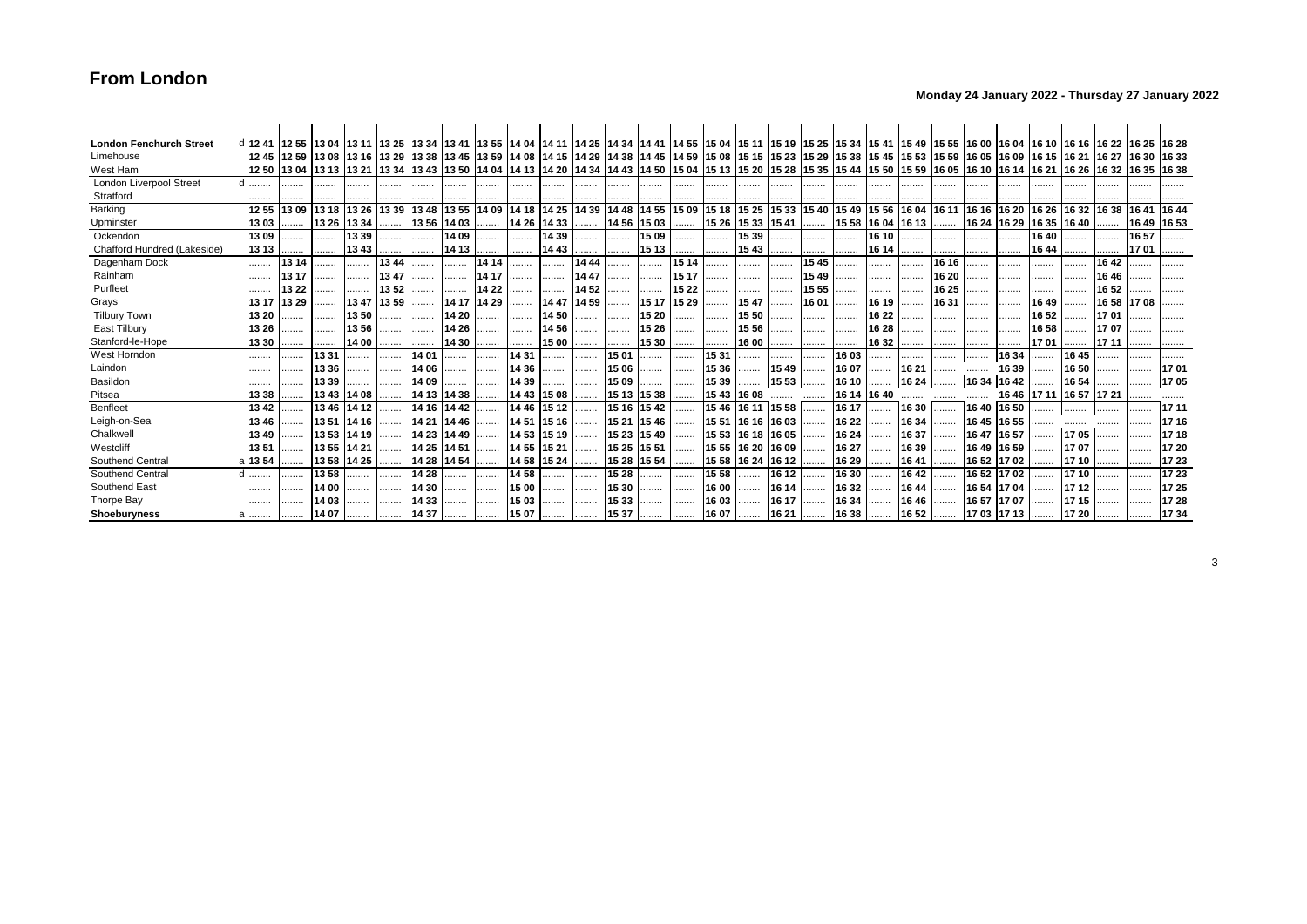### **Monday 24 January 2022 - Thursday 27 January 2022**

| <b>London Fenchurch Street</b> | d 16 31  16 44  16 51  16 54  16 57  17 04  17 10  17 16  17 19  17 22  17 31  17 34  17 40  17 43  17 46  17 52  17 58  18 04  18 10  18 16  18 19  18 22  18 31  18 40  18 46  18 52  18 55  19 06  19 11 |                   |       |       |                               |               |      |                                                |             |                       |             |                   |       |             |             |       |                   |             |                                                                                                                                                                                                                                 |             |             |       |       |                   |                               |             |                                                 |             |       |
|--------------------------------|-------------------------------------------------------------------------------------------------------------------------------------------------------------------------------------------------------------|-------------------|-------|-------|-------------------------------|---------------|------|------------------------------------------------|-------------|-----------------------|-------------|-------------------|-------|-------------|-------------|-------|-------------------|-------------|---------------------------------------------------------------------------------------------------------------------------------------------------------------------------------------------------------------------------------|-------------|-------------|-------|-------|-------------------|-------------------------------|-------------|-------------------------------------------------|-------------|-------|
| Limehouse                      |                                                                                                                                                                                                             |                   |       |       |                               |               |      |                                                |             |                       |             |                   |       |             |             |       |                   |             | 16 36 16 49 16 56 16 59 17 02 17 03 17 15 17 17 18 17 21 17 24 17 27 17 36 17 39 17 45 17 48 17 51 17 57 18 03 18 09 18 15 18 21 18 24 18 27 18 36 18 36 18 45 18 51 18 51 18 57 19 00 19 11 18 57 19 00 19 11 19 15            |             |             |       |       |                   |                               |             |                                                 |             |       |
| West Ham                       |                                                                                                                                                                                                             |                   |       |       |                               |               |      |                                                |             |                       |             |                   |       |             |             |       |                   |             | 16 19 10 19 10 11 10 14 10 10 11 14 16 19 10 11 12 20 12 13 14 14 15 10 12 14 14 17 14 17 14 17 14 17 14 17 29 17 29 17 29 17 29 17 29 17 29 17 29 17 29 17 29 17 29 17 29 17 29 17 29 17 44 17 50 17 50 17 50 17 50 18 02 18 0 |             |             |       |       |                   |                               |             |                                                 |             |       |
| <b>London Liverpool Street</b> | .                                                                                                                                                                                                           | .                 | .     | .     | .                             | .             | .    |                                                | .           | .                     |             |                   | .     | .           | .           | .     |                   | .           |                                                                                                                                                                                                                                 | .           | .           |       |       | .                 |                               |             |                                                 |             |       |
| Stratford                      |                                                                                                                                                                                                             |                   |       |       |                               |               |      |                                                |             |                       |             |                   |       |             |             |       |                   |             |                                                                                                                                                                                                                                 |             |             |       |       |                   |                               |             |                                                 |             |       |
| Barking                        |                                                                                                                                                                                                             | 1700              |       |       | 17 07 17 10 17 13 17 20 17 26 |               |      |                                                |             | 17 39                 |             | 1750              |       |             | 18 01       | 18 09 | .                 | 18 20       | 18 26                                                                                                                                                                                                                           |             | 18 35       | 18 38 |       | 18 47 18 56       |                               | 1908        | 19 11                                           | 19 22 19 25 |       |
| Upminster                      | 16 56 17 08                                                                                                                                                                                                 |                   |       |       |                               |               |      | 17 18 17 22 17 29 17 34 17 39 17 44            |             |                       |             | 17 55 17 59 18 04 |       |             | 18 11       | .     | 18 21 18 29 18 34 |             |                                                                                                                                                                                                                                 | .           | 18 44       | .     |       | 18 55 19 04       |                               | 19 16       | .                                               | 19 30 19 33 |       |
| Ockendon                       |                                                                                                                                                                                                             |                   |       | 17 26 |                               |               | 1740 | .                                              |             |                       |             |                   | 18 10 |             |             |       | .                 | .           | 1840                                                                                                                                                                                                                            |             |             |       |       | 19 10             |                               |             |                                                 |             | 1939  |
| Chafford Hundred (Lakeside)    |                                                                                                                                                                                                             |                   |       | 1730  |                               |               | 1744 | .                                              | .           | .                     |             | .                 | 18 14 |             | .           |       |                   | .           | 1844                                                                                                                                                                                                                            |             | .           |       | .     | 19 14             |                               |             |                                                 |             | 1943  |
| Dagenham Dock                  |                                                                                                                                                                                                             |                   | 1712  | .     |                               |               |      |                                                | .           | 1744                  | .           |                   | .     | .           | .           | 18 13 |                   | .           |                                                                                                                                                                                                                                 | .           | .           | 1843  | .     | .                 |                               | .           | 19 15                                           |             |       |
| Rainham                        |                                                                                                                                                                                                             |                   | 17 16 | .     | .                             | .             |      |                                                | .           | 1748                  |             |                   |       |             | .           | 18 17 |                   |             | .                                                                                                                                                                                                                               |             | .           | 18 47 | .     | .                 | .                             |             | 19 19                                           |             |       |
| Purfleet                       |                                                                                                                                                                                                             |                   |       |       |                               |               |      |                                                | .           | 1753                  |             | .                 |       |             | .           | 18 23 | .                 |             |                                                                                                                                                                                                                                 | .           |             | 1852  | .     |                   |                               |             | 19 25                                           | .           |       |
| Grays                          |                                                                                                                                                                                                             |                   | 17 27 | 1737  | .                             | .             | 1750 | .                                              | .           | 1759                  | .           | .                 | 18 21 |             | .           | 18 29 |                   | .           | 1850                                                                                                                                                                                                                            |             | .           | 1858  | .     | 19 18             |                               |             | 1931                                            |             | 19 47 |
| <b>Tilbury Town</b>            |                                                                                                                                                                                                             | .                 | 1730  | .     |                               |               | .    |                                                | .           | 1802                  |             |                   | .     | .           |             | 18 32 | .                 | .           |                                                                                                                                                                                                                                 |             | .           | 1901  | .     | 19 21             | .                             |             | 19 34                                           | .           | 1950  |
| East Tilbury                   |                                                                                                                                                                                                             |                   | 1736  | .     | .                             | .             | .    |                                                | .           | 1808                  |             |                   |       |             |             | 18 38 |                   |             | .                                                                                                                                                                                                                               |             | .           | 19 07 | .     | 19 27             |                               |             | 1940                                            |             | 1956  |
| Stanford-le-Hope               |                                                                                                                                                                                                             |                   | 1740  | .     |                               |               | .    | .                                              |             | 18 12                 |             |                   |       |             |             | 18 42 |                   | .           | .                                                                                                                                                                                                                               | .           | .           | 19 10 | .     | 1931              | .                             |             | 1943                                            |             | 20 00 |
| West Horndon                   | 1701                                                                                                                                                                                                        | 1713              |       |       |                               | 1734          |      | .                                              | 1749        | .                     |             | 18 04             | .     | .           | 18 16       | .     | .                 | 18 34       | .                                                                                                                                                                                                                               |             | 1849        | .     | 19 00 |                   | .                             | 19 21       | .                                               | 19 35       |       |
| Laindon                        |                                                                                                                                                                                                             | 17 06 17 18       | .     | .     |                               | 17 30 17 39 1 |      |                                                | 17 47 17 54 |                       |             | 18 04 18 09       | .     | 18 15 18 21 |             | .     | 18 29 18 39       |             | .                                                                                                                                                                                                                               | 18 46 18 54 |             |       | 1905  |                   | 19 15 19 26                   |             | .                                               | 1940        |       |
| Basildon                       |                                                                                                                                                                                                             | 17 10 17 22       | .     | .     | $1734$ 1743                   |               |      | 1751                                           |             | 17 58    18 07  18 12 |             |                   |       |             | 18 24       |       | 18 33 18 43       |             | .                                                                                                                                                                                                                               |             | 1858        |       | 19 09 |                   | 19 19 19 30                   |             |                                                 | 1944        |       |
| Pitsea                         |                                                                                                                                                                                                             | 17 13 17 25 17 50 |       |       |                               | 17 46         | .    | .                                              |             | 18 01 18 22           | .           | 18 16             | .     | .           | .           | 18 52 |                   | 1846        |                                                                                                                                                                                                                                 | .           | 19 01 19 20 |       |       | 19 12 19 40       |                               |             | 19 33 19 53 19 48 20 08                         |             |       |
| Benfleet                       | 17 17 17 29                                                                                                                                                                                                 |                   |       |       | 1740                          | 1750          |      | 1757                                           | 18 05       |                       | 18 13       | 18 20             |       | 18 24       | 18 30       | .     | 18 39 18 50       |             | .                                                                                                                                                                                                                               | 18 55 19 05 |             |       |       | 19 16 19 44 19 25 |                               | 19 37 19 56 |                                                 | 19 52 20 12 |       |
| Leigh-on-Sea                   |                                                                                                                                                                                                             | 17 21 17 34       | .     | .     | 1747                          | 1755          | .    | 1802                                           | 18 10       | .                     | 18 18 18 25 |                   | .     | 18 29       | 18 35       | .     | 18 44 18 55       |             | .                                                                                                                                                                                                                               | 19 00 19 10 |             | .     |       |                   | 19 21 19 49 19 30 19 42 20 01 |             |                                                 | 1957        | 20 16 |
| Chalkwel                       | 17 24 17 37                                                                                                                                                                                                 |                   |       | .     |                               | 1758          |      | 18 05                                          | 18 13       |                       | 18 21       | 18 27             | .     | 18 31       | 18 38       |       | 18 46 18 58       |             | .                                                                                                                                                                                                                               | 19 03 19 13 |             | .     |       |                   |                               |             | 19 24  19 51  19 32  19 45  20 03  19 59  20 19 |             |       |
| Westcliff                      | 17 26 17 39                                                                                                                                                                                                 |                   |       | .     |                               | 18 00         | .    | 1807                                           | 18 15       | .                     | 18 23 18 29 |                   | .     | 1833        | 18 40       |       | 18 48             | 19 00       |                                                                                                                                                                                                                                 | 19 05 19 15 |             | .     |       |                   |                               |             | 19 26 19 53 19 34 19 47 20 05 20 01 20 21       |             |       |
| Southend Central               | al 17 28   17 41                                                                                                                                                                                            |                   | .     |       | .                             | 18 02         |      | 18 10                                          | 18 17       |                       |             | 18 25 18 32       | .     |             | 18 36 18 45 |       | 18 51 19 02       |             |                                                                                                                                                                                                                                 | 1907        | 19 17       | .     |       |                   | 19 28 19 57 19 37 19 49 20 08 |             |                                                 | 20 04 20 24 |       |
| Southend Central               | d 17 29 17 42                                                                                                                                                                                               |                   | .     |       | .                             | 1803          | .    | 18 10                                          | 18 18       | .                     | 18 26       | 1832              | .     | 18 36       | .           | .     | 1851              | 1903        | .                                                                                                                                                                                                                               | 19 08 19 18 |             | .     | 19 29 | .                 | 1937                          | 19 50 20 08 |                                                 | 20 04       |       |
| Southend East                  | 17 31 17 44                                                                                                                                                                                                 |                   |       | .     | .                             | 1805          | .    | 18 12 18 20                                    |             | .                     | 18 28       | 18 34             | .     | 18 38       | .           | .     | 18 53 19 05       |             | .                                                                                                                                                                                                                               | 19 10 19 20 |             |       | 19 31 |                   | 19 39 19 52 20 10             |             |                                                 | 20 06       |       |
| Thorpe Bay                     | 17 33 17 46                                                                                                                                                                                                 |                   |       | .     |                               | 1807          | .    | 18 15 18 22                                    |             | .                     | 18 30       | 18 37             | .     | 1841        | .           | .     |                   | 18 56 19 07 | .                                                                                                                                                                                                                               | 19 12 19 22 |             | .     | 1933  | .                 |                               |             | 19 42 19 54 20 13 20 09                         |             |       |
| <b>Shoeburyness</b>            | a 17 39 17 52                                                                                                                                                                                               |                   |       | .     |                               |               |      | 18 14    18 21  18 28    18 36  18 43    18 45 |             |                       |             |                   |       |             |             |       | 19 02  19 13      |             |                                                                                                                                                                                                                                 | 19 19 19 28 |             | .     | 19 39 |                   |                               |             | $1948$ 20 00 20 17 20 13                        |             |       |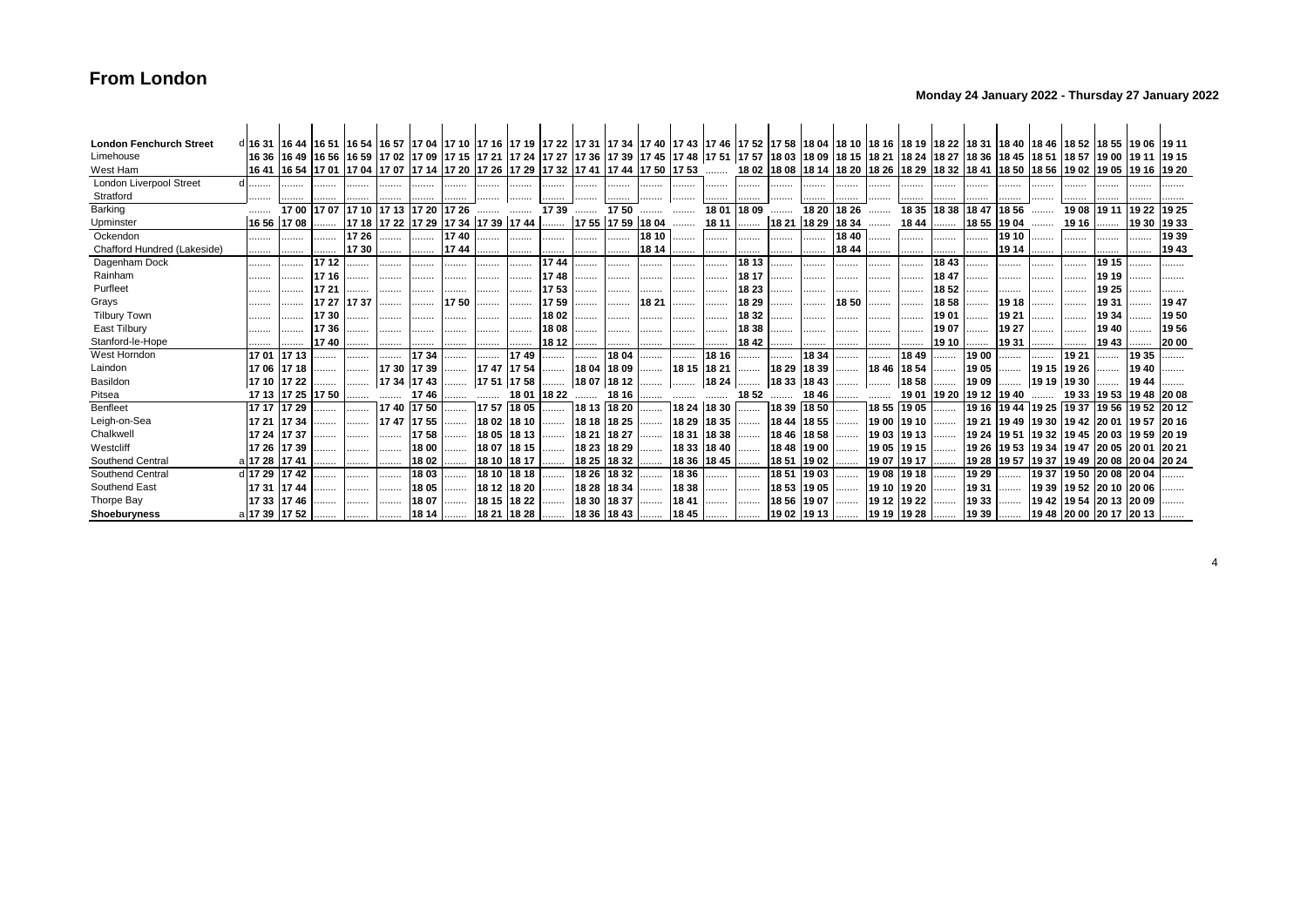### **Monday 24 January 2022 - Thursday 27 January 2022**

|                                |                                                                                                                         |                                                                                                                |             |                   |       |       |                                                                        |             |             |                                                                                           |             |       |             |             |       |             |         |       |                   |             |       | ₩       |       |                     |                   | œ     |                   |                   |       |
|--------------------------------|-------------------------------------------------------------------------------------------------------------------------|----------------------------------------------------------------------------------------------------------------|-------------|-------------------|-------|-------|------------------------------------------------------------------------|-------------|-------------|-------------------------------------------------------------------------------------------|-------------|-------|-------------|-------------|-------|-------------|---------|-------|-------------------|-------------|-------|---------|-------|---------------------|-------------------|-------|-------------------|-------------------|-------|
| <b>London Fenchurch Street</b> | di19 20 i19 25 i19 34 i19 41 i19 49 i19 56 i20 05 i20 11 i20 25 i20 34 i20 41 i20 55 i21 04 i21 11 i21 25 i21 34 i21 41 |                                                                                                                |             |                   |       |       |                                                                        |             |             |                                                                                           |             |       |             |             |       |             |         | .     | 21 55 22 04 22 11 |             |       | .       |       | 22 25  22 29  22 41 |                   |       |                   | 22 55 23 04 23 11 |       |
| Limehouse                      |                                                                                                                         | 19 25 21 29 21 38 21 45 20 30 20 30 20 30 20 30 20 30 20 30 21 31 32 34 35 36 36 36 36 36 36 36 37 36 36 36 36 |             |                   |       |       |                                                                        |             |             |                                                                                           |             |       |             |             |       |             |         |       | 21 59 22 08 22 15 |             |       | .       |       |                     | 22 29 22 33 22 45 |       | 22 59             | 23 08 23 15       |       |
| West Ham                       |                                                                                                                         | 19 30 19 34 19 43 19 50                                                                                        |             |                   |       |       |                                                                        |             |             | 19 58  20 05  20 14  20 20  20 34  20 43  20 50  21 04  21 13  21 20  21 34  21 43  21 50 |             |       |             |             |       |             |         |       | 22 04 22 13 22 20 |             |       |         |       |                     | 22 34 22 38 22 50 |       | 23 04 23 13 23 20 |                   |       |
| <b>London Liverpool Street</b> |                                                                                                                         |                                                                                                                |             |                   | .     | .     |                                                                        |             | .           | .                                                                                         |             | .     | .           | .           | .     |             |         | .     | .                 | .           | .     |         |       |                     |                   |       |                   |                   |       |
| Stratford                      |                                                                                                                         |                                                                                                                |             |                   |       |       |                                                                        |             |             |                                                                                           |             |       |             |             |       |             |         |       |                   |             |       |         |       |                     |                   |       |                   |                   |       |
| Barking                        | 19 36                                                                                                                   | 1940                                                                                                           | 1949        | 1955              | 20 04 |       | 20 11 20 19                                                            |             | 20 25 20 40 | 20 48 20 55 21 09 21 18 21 25 21 39 21 49                                                 |             |       |             |             |       |             | 21 55   |       | 22 09             | 22 18 22 25 |       |         | 22 39 | 22 43               | 22 55             |       | 23 09             | 23 18             | 23 25 |
| Upminster                      | 19 44                                                                                                                   | .                                                                                                              |             | 19 57 20 03       | 20 12 |       | 20 27                                                                  | 20 33       | .           | 20 56 21 03                                                                               |             | .     |             | 21 26 21 33 |       | 21 57 22 03 |         |       | .                 | 22 26 22 33 |       | .       | .     | 22 51               | 23 03             |       |                   | 23 26             | 23 33 |
| Ockendon                       |                                                                                                                         | .                                                                                                              | .           | 20 09             |       |       | .                                                                      | 20 39       |             |                                                                                           | 21 09       |       | .           | 21 39       | .     |             | 22 09   |       | .                 |             | 22 39 |         | .     |                     | 23 09             |       | .                 |                   | 23 39 |
| Chafford Hundred (Lakeside)    |                                                                                                                         | .                                                                                                              | .           | 20 13             |       |       | .                                                                      | 2043        | .           |                                                                                           | 21 13       | .     | .           | 21 43       | .     | .           | 22 13   |       | .                 | .           | 22 43 |         |       |                     | 23 13             |       |                   |                   | 23 43 |
| Dagenham Dock                  |                                                                                                                         | 1944                                                                                                           | .           | .                 | .     | 20 15 |                                                                        | .           | 20 44       |                                                                                           |             | 21 14 |             |             | 21 44 |             | .       | .     | 22 14             |             | .     |         | 22 44 |                     |                   |       | 23 14             |                   |       |
| Rainham                        | .                                                                                                                       | 1948                                                                                                           | .           | .                 | .     | 20 19 | .                                                                      | .           | 20 48       | .                                                                                         |             | 21 17 | .           | .           | 21 47 |             | .       | .     | 22 17             |             | .     | 1.1.1.1 | 2247  |                     | .                 |       | 23 17             | .                 | .     |
| Purfleet                       |                                                                                                                         | 1954                                                                                                           |             | .                 | .     | 20 25 |                                                                        | .           | 20 55       |                                                                                           |             | 21 22 | .           |             | 21 52 | .           |         | .     | 22 22             |             |       |         | 22 52 |                     |                   |       | 23 22             |                   |       |
| Grays                          | .                                                                                                                       | 20 01                                                                                                          |             | 20 17             | .     | 20 32 | .                                                                      | 20 48 21 01 |             |                                                                                           | 21 17 21 29 |       | .           | 21 47 22 00 |       | .           | 22 17 I | 22 22 | 22 29             |             | 2247  | 22.52   | 22 59 |                     | 23 17 23 22       |       | 23 29             |                   | 2347  |
| <b>Tilbury Town</b>            | .                                                                                                                       |                                                                                                                |             | 20 20             |       |       | .                                                                      | 20 51       | .           | .                                                                                         | 21 20       | .     | .           | 21 50       | .     |             | .       | 22 31 | .                 |             | .     | 23 01   |       |                     | .                 | 23 31 |                   |                   |       |
| East Tilbury                   |                                                                                                                         | .                                                                                                              | .           | 20 26             | .     | .     | .                                                                      | 20 57       |             |                                                                                           | 21 26       | .     | .           | 21 56       |       |             | .       |       | .                 |             |       |         | .     |                     | .                 |       |                   | .                 |       |
| Stanford-le-Hope               |                                                                                                                         | .                                                                                                              |             | 20 30             |       |       |                                                                        | 21 01       | .           | .                                                                                         | 21 30       |       |             | 22 00       | .     |             |         | 22 54 | .                 |             |       | 23 24   |       |                     |                   |       |                   |                   |       |
| West Horndon                   |                                                                                                                         | .                                                                                                              | 20 02       | .                 | .     | .     | 20 32                                                                  | .           | .           | 21 01                                                                                     |             |       | 21 31       |             | .     | 22 02       | .       | .     | .                 | 22 31       | .     |         |       | 22 56               |                   |       |                   | 23 31             |       |
| Laindon                        | 1953                                                                                                                    |                                                                                                                | 20 06       |                   | 20 20 |       | 20 37                                                                  | .           | .           | 21 06                                                                                     |             | .     | 21 36       |             | .     | 22 07       |         | .     | .                 | 22 36       | .     |         |       | 23 01               | .                 |       |                   | 23 36             |       |
| Basildon                       | 1956                                                                                                                    |                                                                                                                | 20 10       |                   | 20 23 |       | 20 40                                                                  | .           | .           | 21 09                                                                                     |             | .     | 21 39       |             | .     | 22 10       | .       | .     | .                 | 22 39       | .     |         | .     | 23 04               | .                 |       |                   | 23 39             |       |
| Pitsea                         | 20 00                                                                                                                   |                                                                                                                | 20 13 20 38 |                   |       |       | 20 44 21 09                                                            |             | .           | 21 13 21 38                                                                               |             |       |             | 21 43 22 08 | .     | 22 14       | .       | 23 06 | .                 | 22 43       | .     | 23 36   |       | 23 08               | .                 | 00 06 |                   | 23 43             |       |
| Benfleet                       | 20 03                                                                                                                   |                                                                                                                | 20 17       | 2042              | 2029  |       | 2047                                                                   | 21 12       |             | 21 16 21 42                                                                               |             |       | 21 46       | 22 12       |       | 22 18       | .       | .     | .                 | 22 46       |       |         |       | 23 11               |                   |       |                   | 23 46             |       |
| Leigh-on-Sea                   | 20 08                                                                                                                   | .                                                                                                              |             | 20 22 20 46 20 33 |       |       | 20 52 21 17                                                            |             | .           | 21 21 21 46                                                                               |             |       | 21 51       | 22 16       |       | 22 23       |         | .     | .                 | 225         | .     |         | .     | 23 16               |                   |       |                   | 23 51             |       |
| Chalkwell                      | 20 10                                                                                                                   |                                                                                                                | 20 25 20 49 |                   | 20 36 |       | 20 54 21 19                                                            |             |             | 21 23 21 49                                                                               |             | .     |             | 21 53 22 19 |       | 22 25       | .       | .     | .                 | 22 53       |       |         |       | 23 18               |                   |       |                   | 23 53             |       |
| Westcliff                      | 20 12                                                                                                                   | .                                                                                                              | 20 27 20 51 |                   | 20 38 |       | 20 56 21 21                                                            |             | .           | 21 25 21 51                                                                               |             |       | 21 55 22 21 |             | .     | 22 27       | .       | .     | .                 | 22 55       |       |         | .     | 23 20               |                   |       | .                 | 23 55             |       |
| Southend Central               | a <b>20 15</b>                                                                                                          |                                                                                                                | 20 29       | 20 55             | 20 40 | .     | 20 59 21 25                                                            |             | .           | 21 28 21 53                                                                               |             | .     |             | 21 58 22 23 | .     | 22 30       |         | .     | .                 | 22 58       |       | .       |       | 23 23               |                   |       |                   | 23 58             |       |
| Southend Central               | d 20 15                                                                                                                 | .                                                                                                              | 20 30       | .                 | 2041  | .     | 20 59                                                                  | .           | .           | 21 28 21 54                                                                               |             | .     | 21 58       | 22 24       |       | 22 30       |         | .     | .                 | 22 58       | .     |         |       | 23 23               |                   |       |                   | 23 58             |       |
| Southend East                  | 20 17                                                                                                                   | .                                                                                                              | 20 32       | .                 | 20 43 | .     | 21 01                                                                  | .           | .           | 21 30                                                                                     | 21 56       | .     | 22 00       | 22 26       | .     | 22 32       | .       | .     | .                 | 23 00       | .     | .       | .     | 23 25               |                   |       | .                 | 23 59             |       |
| Thorpe Bay                     | 20 20                                                                                                                   |                                                                                                                | 20 34       |                   | 20 45 |       | 21 04                                                                  | .           | .           | 21 33 21 58                                                                               |             | .     |             | 22 03 22 28 | .     | 22 35       | .       | .     | .                 | 23 03       |       |         | .     | 23 28               |                   |       |                   | 00 03             |       |
| Shoeburyness                   | a 20 24                                                                                                                 |                                                                                                                | 20 39       |                   |       |       | $\begin{array}{ c c c c c }\n\hline\n2049 & \dots & 2108\n\end{array}$ |             |             | 21 37 22 02                                                                               |             |       |             | 22 07 22 32 |       | 22 39       | .       | .     |                   | 23 07       |       |         | .     | 23 32               |                   |       |                   | 00 07             |       |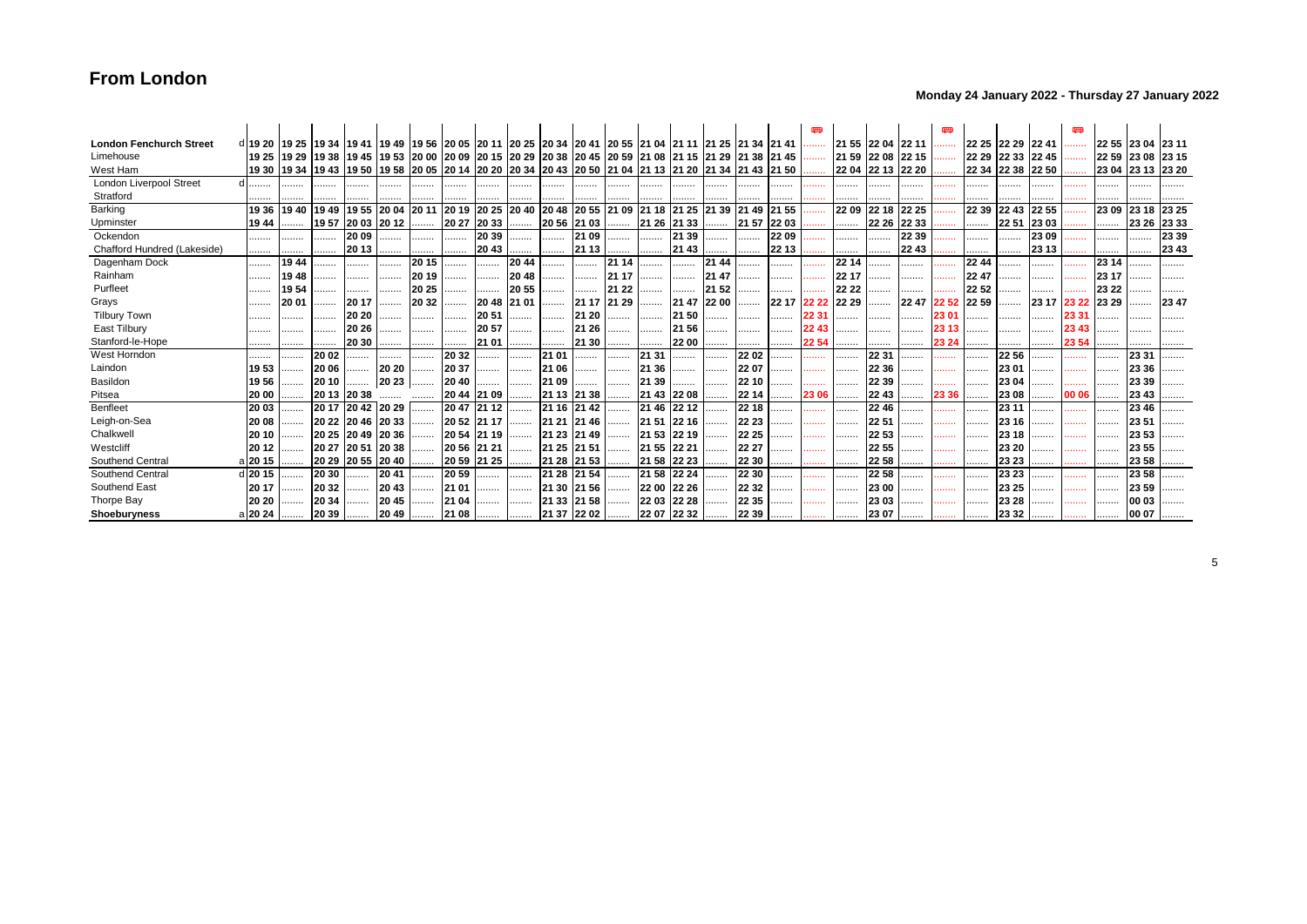|  | Monday 24 January 2022 - Thursday 27 January 2022 |  |  |
|--|---------------------------------------------------|--|--|
|--|---------------------------------------------------|--|--|

|                                | 嘾             |       |        |       |       |          | 罒     |       | 四     |       |       |
|--------------------------------|---------------|-------|--------|-------|-------|----------|-------|-------|-------|-------|-------|
| <b>London Fenchurch Street</b> | d<br>.        | 23 25 | 23 29  | 23 41 | 23 55 | 23 58    | .     | 00 11 | .     | 00 25 | 00 34 |
| Limehouse                      | .             | 23 29 | 23 33  | 23 46 | 23 59 | 00 02    | .     | 00 15 | .     | 00 29 | 00 38 |
| West Ham                       | .             | 23 34 | 23 38  | 23 51 | 00 04 | 100 07   | .     | 00 20 |       | 00 34 | 00 43 |
| London Liverpool Street        | d<br>$\cdots$ |       | .      | .     |       |          |       | .     |       | .     |       |
| Stratford                      | .             |       | .      | .<br> | .     |          |       | .     |       |       | .     |
| Barking                        | .             | 23 39 | 23 43  | 23 56 | 00 09 | 00 12    | .     | 00 25 | .     | 00 39 | 00 49 |
| Upminster                      | .             | .     | 23 51  | 00 04 | .     | 00 20    | .     | 00 33 |       | .     | 00 57 |
| Ockendon                       | .             | .     | .      | 00 10 | .     | .        | .     | 00 39 | .     | .     | .     |
| Chafford Hundred (Lakeside)    | .             |       | .      | 00 14 | .     | .        | .     | 00 42 |       |       |       |
| Dagenham Dock                  | .             | 23 44 | .      | .     | 00 14 |          |       | .     |       | 00 44 |       |
| Rainham                        | .             | 23 47 | .      | .     | 00 17 | .        |       | .     | .     | 00 47 |       |
| Purfleet                       | .             | 23 52 | .      |       | 00 22 | $\cdots$ |       |       |       | 00 52 |       |
| Grays                          | 23 52         | 23 59 |        | 00 18 | 00 30 | .        | 00 22 | 00 47 | 00 52 | 00 59 |       |
| <b>Tilbury Town</b>            | 00 01         |       |        |       |       |          | 00 31 |       | 01 01 |       |       |
| East Tilbury                   | 00 13         |       |        |       |       |          | 00 43 | .     | 01 13 |       |       |
| Stanford-le-Hope               | 00 24         |       |        |       | .     |          | 00 54 | .     | 01 24 |       |       |
| West Horndon                   | .             |       | 23 56  | .     |       | 00 25    | .     |       |       |       | 01 02 |
| Laindon                        |               |       | 00 01  |       |       | 00 30    |       |       |       |       | 01 07 |
| Basildon                       |               |       | 00 04  | .     | .     | 00 33    | .     | .     |       | .     | 01 10 |
| Pitsea                         | 00 36         |       | 00 08  |       |       | 00 37    | 01 06 | .     | 01 36 | .     | 01 14 |
| <b>Benfleet</b>                | .             | .     | 00 11  | .     | .     | 00 40    | .     | .     | 01 51 | .     | 01 17 |
| Leigh-on-Sea                   |               |       | 00 16  | .     |       | 00 45    |       | .     | 02 06 | .     | 01 22 |
| Chalkwell                      | .             |       | 100 18 | .     | .     | 00 47    | .     | .     | 02 14 | .     | 01 24 |
| Westcliff                      |               |       | 00 20  |       |       | 00 49    |       | .     | 02 22 | .     | 01 26 |
| Southend Central               | a<br>         | .     | 00 23  | .     |       | 00 52    | .     | .     | 02 30 | .     | 01 29 |
| Southend Central               | d<br>.        | .     | 00 23  | .     | .     | 00 52    | .     | .     | 02 31 | .     | 01 29 |
| Southend East                  | .             |       | 00 25  | .     |       | 00 54    | .     |       | 02 37 | .     | 01 31 |
| <b>Thorpe Bay</b>              |               |       | 00 28  |       |       | 00 57    |       |       | 02 45 |       | 01 34 |
| Shoeburyness                   | a<br>.        | .     | 00 32  |       | .     | 01 01    | .     |       | 02 54 | .     | 01 38 |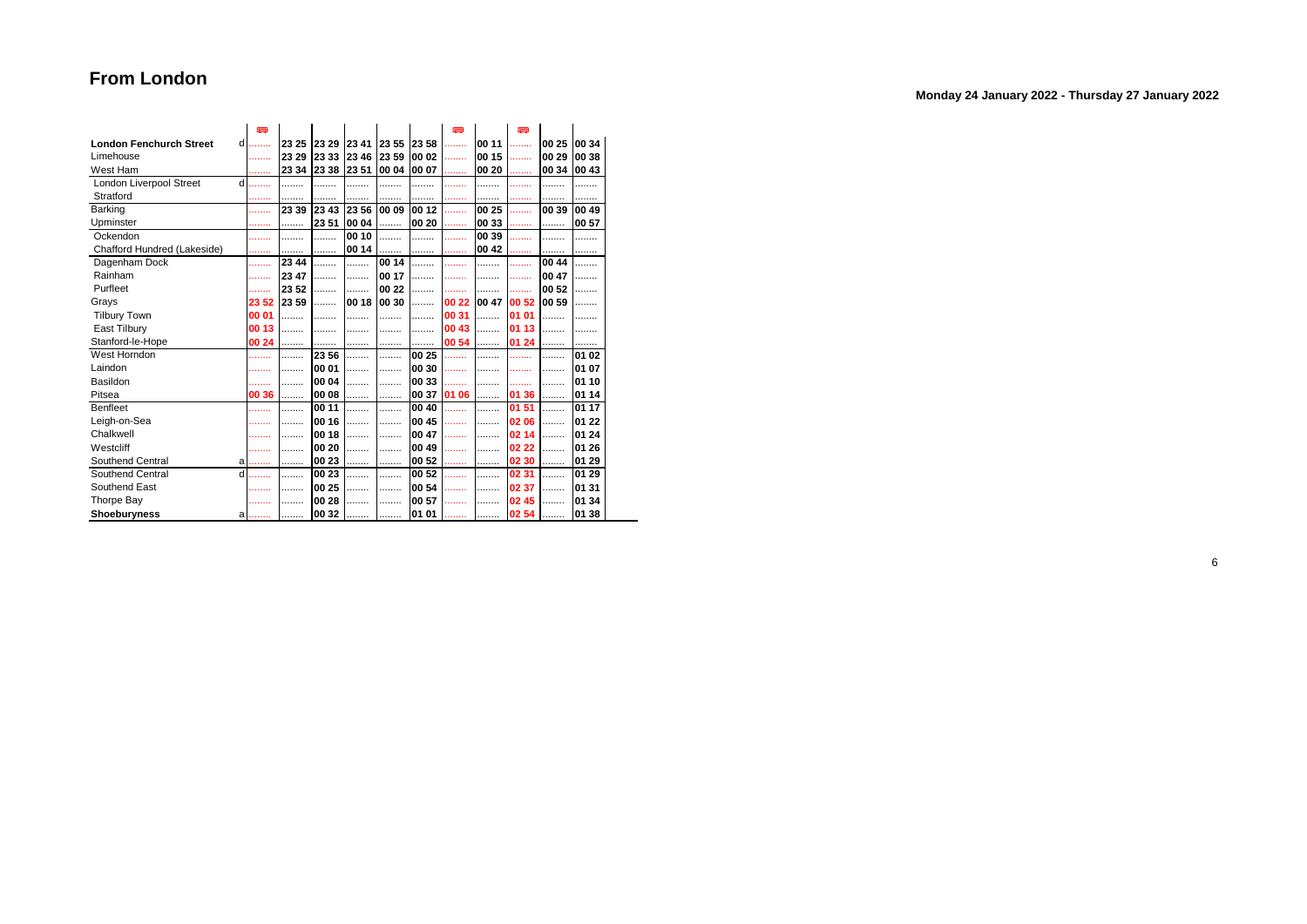| Shoeburyness                   |                                                                                                                                                                                                             | 04 15                                                 |       |       |       | 04 59       | .                 | 105 13 |       | .     |       | 05 28 05 34             | .     | 05 43                                                                 | .           | 05 57             |       |             | 06 07 06 11                         |        | .                       | 06 25 | .     |             | 06 41 06 46                                                                                                                                |       |             | .           | 07 02 |
|--------------------------------|-------------------------------------------------------------------------------------------------------------------------------------------------------------------------------------------------------------|-------------------------------------------------------|-------|-------|-------|-------------|-------------------|--------|-------|-------|-------|-------------------------|-------|-----------------------------------------------------------------------|-------------|-------------------|-------|-------------|-------------------------------------|--------|-------------------------|-------|-------|-------------|--------------------------------------------------------------------------------------------------------------------------------------------|-------|-------------|-------------|-------|
| Thorpe Bay                     |                                                                                                                                                                                                             | 04 06 04 18                                           | .     | 04 35 |       |             | 05 03 05 08 05 17 |        |       |       | 05 32 | 05 38 05 42 05 47       |       |                                                                       | 05 56 06 01 |                   | .     |             | 06 11 06 15                         | .      |                         | 06 29 | .     |             | 06 45 06 50                                                                                                                                |       |             |             | 0706  |
| Southend East                  | 04 08 04 21                                                                                                                                                                                                 |                                                       | .     | 04 37 | .     |             | 05 05 05 10 05 19 |        |       | .     |       |                         |       | 05 34   05 40   05 44   05 49   05 58   06 03                         |             |                   |       | 06 13 06 17 |                                     |        | .                       | 06 31 | .     |             | 06 47 06 52                                                                                                                                |       |             |             | 0708  |
| Southend Central               | a 04 11                                                                                                                                                                                                     | 04 23                                                 |       | 04 40 |       |             | 05 08 05 13 05 22 |        |       |       | 05 37 |                         |       | 05 43 05 47 05 52 06 01                                               |             | 06 06             |       |             | 06 20                               | .      |                         | 06 34 |       |             | 06 50 06 55                                                                                                                                |       |             |             | 07 11 |
| Southend Central               | d <b>04</b> 11                                                                                                                                                                                              | 04 24                                                 | .     | 04 40 | .     |             | 05 08 05 13 05 22 |        |       | .     |       | 05 37 05 43             |       | 05 47 05 52 06 01                                                     |             | 06 06 06 11       |       |             | 06 20                               |        | .                       | 06 34 | .     |             | 06 50 06 55                                                                                                                                |       |             | 0704        | 07 11 |
| Westcliff                      | 04 14                                                                                                                                                                                                       | 04 26                                                 | .     | 04 42 |       |             | 05 10 05 15 05 24 |        | .     | .     | 05 39 |                         |       | 05 45 05 49 05 54 06 03                                               |             | 06 08             | 06 13 | .           | 06 22                               |        | .                       | 06 36 | .     | 06 52 06 57 |                                                                                                                                            |       | .           | 07 06       | 0713  |
| Chalkwell                      | 04 16                                                                                                                                                                                                       | 04 28                                                 | .     | 04 44 |       |             | 05 13 05 17 05 27 |        |       | .     |       | 05 42 05 48 05 52 05 56 |       |                                                                       | 06 06       | 06 11 06 16       |       | .           | 06 25                               |        |                         | 06 39 | .     |             | 06 55 07 00                                                                                                                                |       |             | 07 09 07 16 |       |
| Leigh-on-Sea                   | 04 19                                                                                                                                                                                                       | 04 31                                                 | .     | 04 47 | .     | 05 15 05 20 |                   | 05 30  |       |       |       | 05 44 05 50             |       | 05 54 05 59                                                           |             |                   |       |             | 06 08 06 14 06 18 06 22 06 28 06 34 |        |                         | 06 42 | .     | 06 58 07 03 |                                                                                                                                            | .     |             |             |       |
| <b>Benfleet</b>                | 04 23                                                                                                                                                                                                       | 04 36                                                 |       | 04 51 |       |             | 05 20 05 24 05 35 |        |       |       |       |                         |       | l05 49 l05 55 l05 59 l06 04 l06 13 l06 19 l06 23 l06 27 l06 33 l06 40 |             |                   |       |             |                                     |        |                         | 06 47 |       |             | 07 03 07 08                                                                                                                                |       |             | 0717        |       |
| Pitsea                         | 04 28                                                                                                                                                                                                       | 04 40                                                 | .     | 04 56 |       | 05 23       | 05 29             | 05 38  |       |       | 05 52 | 06 04                   | .     | 06 07                                                                 | 06 19       | 06 23             | 06 28 | 06 31       | 06 37                               |        | 06 45                   | 06 51 | .     |             | 07 06 07 11                                                                                                                                |       |             | 07 22       |       |
| Basildon                       | .                                                                                                                                                                                                           | 04 43                                                 | .     | .     |       | 05 27       | .                 | 05 42  |       | .     | 05 56 |                         |       | 06 11                                                                 |             | 06 27             | .     |             | 06 35 06 41 06 46                   |        |                         | 06 55 | .     | 07 10 07 15 |                                                                                                                                            |       |             |             |       |
| Laindon                        | .                                                                                                                                                                                                           | 04 46                                                 |       |       |       | 0531        | .                 | 05 46  |       |       | 06 00 |                         |       | 06 06 06 15                                                           | .           | 06 30             |       | 06 39 06 44 |                                     | 106 49 | .                       |       |       |             | 06 58 07 04 07 14 07 19                                                                                                                    |       | 0731        |             |       |
| West Horndon                   | .                                                                                                                                                                                                           | 04 51                                                 | .     | .     | .     | 05 35       | .                 | 05 50  |       | .     | 06 04 |                         |       | 06 19                                                                 |             | 06 35             |       | .           | .                                   | 06 54  |                         | .     | 0709  | 0718        |                                                                                                                                            | .     | 0736        |             |       |
| Stanford-le-Hope               | 04 34                                                                                                                                                                                                       | .                                                     | .     | 05 02 | .     | .           | 05 35             | .      | .     |       | .     | 06 10                   |       | .                                                                     | 06 25       | .                 | 06 34 | .           |                                     |        | 06 51                   | .     | .     |             |                                                                                                                                            |       |             | 07 28       |       |
| East Tilbury                   | 04 37                                                                                                                                                                                                       |                                                       | .     | 05 06 |       |             | 05 38             | .      |       | .     | .     | 06 14                   | .     | .                                                                     | 06 29       |                   | 06 37 | .           |                                     |        | 06 54                   |       | .     |             | .                                                                                                                                          | .     | .           | 07 31       |       |
| <b>Tilbury Town</b>            | 04 43                                                                                                                                                                                                       |                                                       |       | 05 12 |       |             | 05 44             |        |       |       |       | 06 20                   |       |                                                                       | 06 35       |                   | 06 43 |             |                                     |        | 07 00                   |       |       |             |                                                                                                                                            |       |             | 0737        |       |
| Grays                          | 04 46                                                                                                                                                                                                       |                                                       | 04 53 | 05 15 | 05 25 |             | 05 47             |        | 05 53 | 06 15 |       | 06 23                   | .     |                                                                       | 06 38       |                   | 06 47 |             |                                     |        | 0704                    |       |       |             |                                                                                                                                            |       |             | 0741        |       |
| Purfleet                       | .                                                                                                                                                                                                           |                                                       | 04 59 | .     | 05 31 | .           | .                 |        | 05 59 | .     |       | 06 29                   | .     |                                                                       | 06 44       | .                 | .     | .           |                                     |        | 107 09                  |       | .     |             | .                                                                                                                                          | .     | .           | 0746        | .     |
| Rainham                        |                                                                                                                                                                                                             |                                                       | 05 04 |       | 05 36 |             |                   |        | 06 04 |       |       | 06 34                   |       |                                                                       | 06 49       |                   |       |             |                                     |        | 07 15                   |       |       |             |                                                                                                                                            |       |             | 0752        |       |
| Dagenham Dock                  |                                                                                                                                                                                                             |                                                       | 0507  |       | 05 39 |             |                   |        | 06 08 |       |       | 06 38                   |       |                                                                       | 06 53       |                   |       |             |                                     |        | 07 18                   |       |       |             |                                                                                                                                            |       |             | 0755        |       |
| Chafford Hundred (Lakeside)    | 04 50                                                                                                                                                                                                       |                                                       | .     | 05 19 | .     | .           | 05 51             |        | .     | 06 19 |       |                         |       |                                                                       |             | .                 | 06 51 |             | .                                   |        | .                       | .     | .     |             |                                                                                                                                            | 07 21 |             |             |       |
| Ockendon                       | 04 54                                                                                                                                                                                                       |                                                       | .     | 05 23 |       | .           | 05 55             |        |       | 06 24 |       | .                       |       |                                                                       |             |                   | 06 56 |             | .                                   |        |                         |       |       |             |                                                                                                                                            | 07 26 |             |             |       |
| Upminster                      | 05 00                                                                                                                                                                                                       | 04 56                                                 |       | 05 30 |       | 05 41       | 06 02 05 56       |        |       | 06 31 | 06 10 |                         | 06 15 | $\sqrt{06}$ 25                                                        |             | 06 40             | 07 03 |             | 06 54                               | 06 59  |                         | 07 08 | 07 14 |             |                                                                                                                                            | 0733  | 0741        |             |       |
| Barking                        |                                                                                                                                                                                                             | 05 08 05 05 05 13 05 39 05 45 05 49 06 10 06 04 06 14 |       |       |       |             |                   |        |       |       |       |                         |       | 06 39 06 18 06 44 06 23 06 33 07 00                                   |             |                   |       |             | 07 11 06 54 07 03 07 08 07 25       |        |                         |       |       | 07 23 07 36 |                                                                                                                                            | 0741  | 07 50 08 02 |             |       |
| Stratford                      |                                                                                                                                                                                                             | .                                                     |       | .     |       |             |                   |        |       |       |       |                         | .     |                                                                       |             |                   |       |             |                                     |        |                         |       |       |             |                                                                                                                                            |       |             |             |       |
| <b>London Liverpool Street</b> |                                                                                                                                                                                                             |                                                       |       |       |       |             |                   |        |       |       |       |                         |       |                                                                       |             |                   |       |             |                                     |        |                         |       |       |             |                                                                                                                                            |       |             |             |       |
| West Ham                       |                                                                                                                                                                                                             | 05 13 05 10                                           | 05 18 | 05 44 | 05 50 | 105 55      | 06 16             | 106 10 | 06 19 |       |       | 06 44 06 23 06 49       | 06 29 | 06 39                                                                 |             | 07 05 06 53 07 17 |       | 06 59       | 07 09                               |        | 07 13 07 32 07 23 07 29 |       |       |             | 07 43 07 38                                                                                                                                | 0747  | 07 56 08 08 |             | 0750  |
| Limehouse                      |                                                                                                                                                                                                             | 05 18 05 15 05 23 05 49 05 55 06 00 06 21 06 15 06 24 |       |       |       |             |                   |        |       |       |       |                         |       |                                                                       |             |                   |       |             |                                     |        |                         |       |       |             | 06 49  06 28  06 55  06 35  06 45  07 11  06 59  07 22  07 05  07 14  07 19  07 37  07 28  07 34  07 48  07 43  07 52  08 01  08 13  07 55 |       |             |             |       |
| <b>London Fenchurch Street</b> | a 05 23  05 20  05 28  05 54  06 00  06 04  06 26  06 19  06 29  06 54  06 33  07 00  06 39  06 49  07 17  07 06  07 29  07 11  07 21  07 25  07 35  07 41  07 55  07 59  07 59  08 08  08 20  08 02  08 02 |                                                       |       |       |       |             |                   |        |       |       |       |                         |       |                                                                       |             |                   |       |             |                                     |        |                         |       |       |             |                                                                                                                                            |       |             |             |       |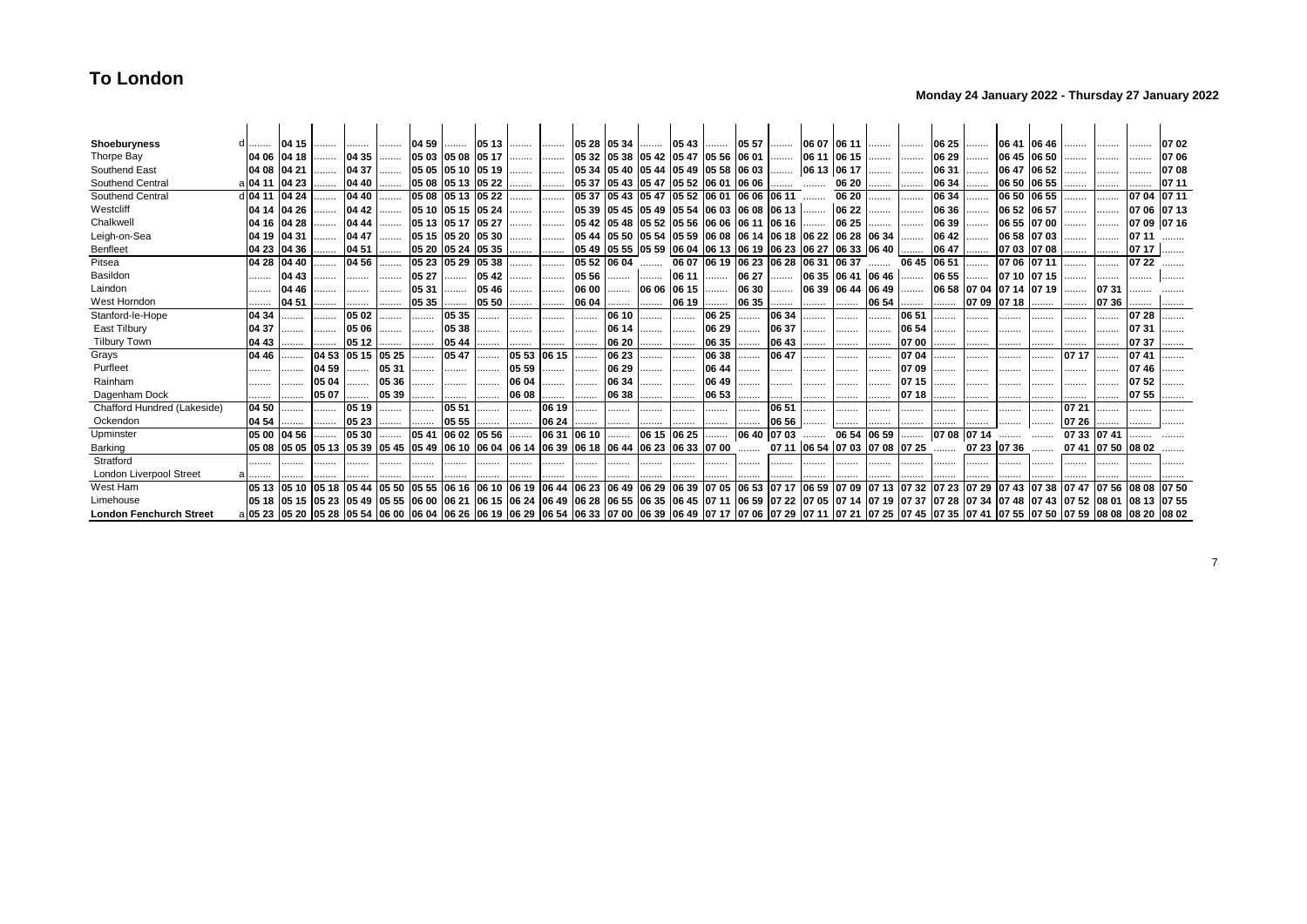| Shoeburyness                   |                                                                                                                                                                                                             | 07 19       |       | .                       |       | 0739              | .                             | .     | 08 00 |             | .     | 08 15 | .     | 08 34                                                                                        |       |       |       | .     | 08 53             |                   | 09 10 | .     |             | 09 27 09 33 09 41 09 57                                |                     |       |       |             | 10 27       |
|--------------------------------|-------------------------------------------------------------------------------------------------------------------------------------------------------------------------------------------------------------|-------------|-------|-------------------------|-------|-------------------|-------------------------------|-------|-------|-------------|-------|-------|-------|----------------------------------------------------------------------------------------------|-------|-------|-------|-------|-------------------|-------------------|-------|-------|-------------|--------------------------------------------------------|---------------------|-------|-------|-------------|-------------|
| Thorpe Bay                     | 07 12 07 23                                                                                                                                                                                                 |             |       | .                       | .     | 0743              |                               | .     | 08 04 |             | .     | 08 19 | .     | 08 38                                                                                        |       |       |       | .     | 08 57             | .                 | 09 14 | .     | 09 31       | 09 37 09 45 10 01                                      |                     |       |       | .           | 1031        |
| Southend East                  | 07 14 07 25                                                                                                                                                                                                 |             | .     | .                       |       | 0745              | .                             | .     | 08 06 |             | .     | 08 21 | .     | 08 40                                                                                        |       |       | .     | .     | 08 59             | .                 | 09 16 | .     |             | 09 33 09 39 09 47 10 03                                |                     |       | .     | .           | 10 33       |
| Southend Central               | al0717 0728                                                                                                                                                                                                 |             | .     |                         |       | 0748              | .                             | .     | 08 09 | .           | .     | 08 24 |       | 08 43                                                                                        |       |       | .     |       | 09 02             | .                 | 09 19 |       | 09 36       |                                                        | 09 42 09 50 10 06   |       |       |             | 10 36       |
| Southend Central               | d 07 17                                                                                                                                                                                                     | 07 28       |       | .                       |       | 0748              | .                             | .     | 08 09 |             |       | 08 24 | .     | 08 43                                                                                        |       | 08 50 |       | .     | 09 02             | 09 12 09 19       |       |       | 09 36       |                                                        | 09 42 09 50 10 06   |       |       | 10 12       | 10 36       |
| Westcliff                      | 07 19 07 30                                                                                                                                                                                                 |             | .     | .                       | .     | 0750              |                               |       | 08 11 |             |       | 08 26 | .     | 08 45                                                                                        | .     | 08 52 | .     | .     | 09 04             | 09 15 09 21       |       | .     | 09 38       |                                                        | 09 45 09 52 10 08   |       |       |             | 10 15 10 38 |
| Chalkwell                      | 07 22                                                                                                                                                                                                       | 0733        | .     |                         |       | 07 53             |                               | .     | 08 14 |             |       | 08 29 | .     | 08 48                                                                                        | .     | 08 55 | .     | .     | 09 07             | 09 17 09 24       |       |       | 09 41       |                                                        | 09 47  09 55  10 11 |       | .     | 10 17 10 41 |             |
| Leigh-on-Sea                   |                                                                                                                                                                                                             | 07 25 07 36 |       | .                       |       | 07 56             | 08 04                         |       | 08 17 |             |       | 08 32 | .     | 08 51                                                                                        |       | 08 58 |       | .     |                   | 09 09 09 20 09 27 |       |       |             | 09 43 09 50 09 57 10 13                                |                     |       |       |             | 10 20 10 43 |
| <b>Benfleet</b>                | 07 30                                                                                                                                                                                                       | 0741        | .     |                         |       | 08 01 08 09       |                               | .     | 08 22 |             |       | 08 37 |       | 08 56                                                                                        |       | 09 03 | .     |       | 09 14 09 24 09 32 |                   |       |       |             | 09 48 09 54 10 02 10 18                                |                     |       |       | 10 24 10 48 |             |
| Pitsea                         |                                                                                                                                                                                                             | 07 34 07 45 |       | .                       |       | 07 52 08 04 08 13 |                               |       | .     | .           | 08 19 | 08 40 | .     |                                                                                              | 08 49 | 09 06 | .     | 09 15 | 09 18 09 29       |                   |       |       | 09 51       | 09 59                                                  |                     | 10 21 |       | 10 29       | 1051        |
| Basildon                       | 07 38                                                                                                                                                                                                       | 0749        |       | .                       | .     | 08 08             | 08 17                         | .     | 08 28 |             | .     | 08 44 | .     | 09 02                                                                                        | .     | 09 10 |       | .     | 09 22             | .                 | 09 38 | .     | 09 55       |                                                        | 10 08 10 25         |       |       | .           | 1055        |
| Laindon                        |                                                                                                                                                                                                             | 07 45 07 52 | .     | 08 04                   |       | 08 12 08 21       |                               | .     |       | 08 34       |       | 08 48 | .     | 09 05                                                                                        |       | 09 14 |       |       | 09 25             | .                 | 09 41 |       | 09 58       |                                                        | 10 11 10 28         |       | .     |             | 1058        |
| West Horndon                   | 07 51                                                                                                                                                                                                       | .           | .     | 08 09                   |       | .                 | 08 25                         |       |       | 08 39       |       |       |       |                                                                                              |       | 09 18 |       | .     | 09 30             | .                 |       | .     | 10 03       | .                                                      | .                   | 10 33 |       |             | 11 03       |
| Stanford-le-Hope               |                                                                                                                                                                                                             |             |       | .                       | 07 58 | .                 | .                             |       |       | .           | 08 25 |       | .     | .                                                                                            | 08 55 |       | .     | 09 21 | .                 | 09 35             |       |       | .           | 10 05                                                  | .                   |       | .     | 10 35       |             |
| East Tilbury                   |                                                                                                                                                                                                             | .           | .     |                         | 08 02 | .                 |                               |       |       | .           | 08 29 | .     | .     |                                                                                              | 08 59 | .     | .     | 09 25 | .                 | 09 38             | .     |       | .           | 1008                                                   |                     |       |       | 10 38       |             |
| <b>Tilbury Town</b>            | .                                                                                                                                                                                                           |             |       |                         | 08 08 |                   |                               |       |       | .           | 08 35 |       |       |                                                                                              | 09 05 | .     |       | 09 31 |                   | 09 44             | .     |       |             | 10 14                                                  |                     |       |       | 1044        |             |
| Grays                          |                                                                                                                                                                                                             | .           | 0747  | .                       | 08 11 |                   | .                             | 08 18 |       | .           | 08 38 | .     | 08 47 |                                                                                              | 09 08 |       | 09 17 | 09 34 |                   | 09 48             | .     | 10 10 | .           | 10 17                                                  |                     |       | 10 40 | 1047        |             |
| Purfleet                       |                                                                                                                                                                                                             | .           |       | .                       | 08 17 | .                 |                               |       |       | .           | 08 44 | .     |       |                                                                                              | 09 14 |       |       | 09 40 | .                 | .                 | .     | 10 16 |             | .                                                      | .                   |       | 10 46 |             |             |
| Rainham                        | .                                                                                                                                                                                                           | .           |       | .                       | 08 22 | .                 |                               | .     |       |             | 08 49 |       | .     | .                                                                                            | 09 19 |       | .     | 09 45 | .                 |                   |       | 10 21 | .           |                                                        | .                   |       | 1052  |             |             |
| Dagenham Dock                  |                                                                                                                                                                                                             |             |       | .                       | 08 26 |                   |                               |       |       | .           | 08 53 |       |       |                                                                                              | 09 23 |       |       | 09 48 |                   | .                 |       | 10 24 |             |                                                        |                     |       | 1056  |             |             |
| Chafford Hundred (Lakeside)    |                                                                                                                                                                                                             |             | 0751  |                         |       |                   |                               | 08 22 | .     |             |       | .     | 08 51 |                                                                                              |       |       | 09 21 | .     | .                 | 09 52             | .     | .     | .           | 1021                                                   |                     |       |       | 1051        |             |
| Ockendon                       | .                                                                                                                                                                                                           | .           | 0756  | .                       |       |                   |                               | 08 26 |       | .           |       |       | 08 56 | .                                                                                            |       | .     | 09 25 | .     |                   | 09 56             | .     | .     | .           | 1025                                                   |                     |       |       | 10 55       |             |
| Upminster                      | 07 57                                                                                                                                                                                                       |             | 08 03 | 08 14                   |       | 08 21             |                               | 08 33 |       | 08 44       |       | 08 56 | 09 03 | 09 14                                                                                        |       | 09 24 | 09 32 |       | 09 36             | 10 03             | 09 49 |       | 1008        | 1031                                                   | 10 19               | 10 39 |       | 11 01       | 11 08       |
| Barking                        |                                                                                                                                                                                                             |             | 08 11 | 08 23                   | 08 32 |                   |                               |       |       |             |       |       |       | 08 38 08 41 08 47 08 53 08 59 09 05 09 11 09 22 09 29 09 32 09 40                            |       |       |       |       | 09 54 09 44 10 11 |                   | 09 58 |       | 10 30 10 17 | 10 39 10 27 10 47 11 04                                |                     |       |       | 11 09 11 17 |             |
| Stratford                      |                                                                                                                                                                                                             |             |       |                         |       |                   |                               |       |       |             |       |       |       | .                                                                                            |       | .     |       |       |                   |                   |       |       |             |                                                        |                     |       |       |             |             |
| London Liverpool Street        |                                                                                                                                                                                                             |             |       |                         |       |                   |                               |       |       |             |       |       |       | .                                                                                            |       |       |       |       |                   |                   |       |       |             |                                                        |                     |       |       |             |             |
| West Ham                       | 08 11                                                                                                                                                                                                       | 08 14       | 08 17 | 08 29                   | 08 38 | 08 35             | 08 43                         | 08 47 | 08 53 | 08 59 09 05 |       |       |       | 09 10 09 17 09 28                                                                            | 09 35 | 09 38 | 09 46 | 09 59 | 09 50             | 10 16             | 10 03 | 10 35 | 1022        | 1044                                                   | 10 32 10 53         |       | 11 09 | 11 14       | 11 22       |
| Limehouse                      |                                                                                                                                                                                                             |             |       | 08 16 08 19 08 22 08 34 |       |                   | 08 43 08 40 08 49 08 52 08 58 |       |       |             |       |       |       | <u> 09 04  09 10  09 16  09 22  09 33  09 40  09 43  09 51  10 05  09 55  10 21  10 08  </u> |       |       |       |       |                   |                   |       |       |             | 10 40  10 28  10 49  10 37  10 58  11 14  11 19  11 27 |                     |       |       |             |             |
| <b>London Fenchurch Street</b> | a 08 23  08 26  08 29  08 41  08 50  08 47  08 55  08 59  09 05  09 11  09 17  09 22  09 28  09 40  09 47  09 50  09 58  10 09  10 01  10 25  10 14  10 45  10 32  10 54  10 41  11 02  11 18  11 25  11 31 |             |       |                         |       |                   |                               |       |       |             |       |       |       |                                                                                              |       |       |       |       |                   |                   |       |       |             |                                                        |                     |       |       |             |             |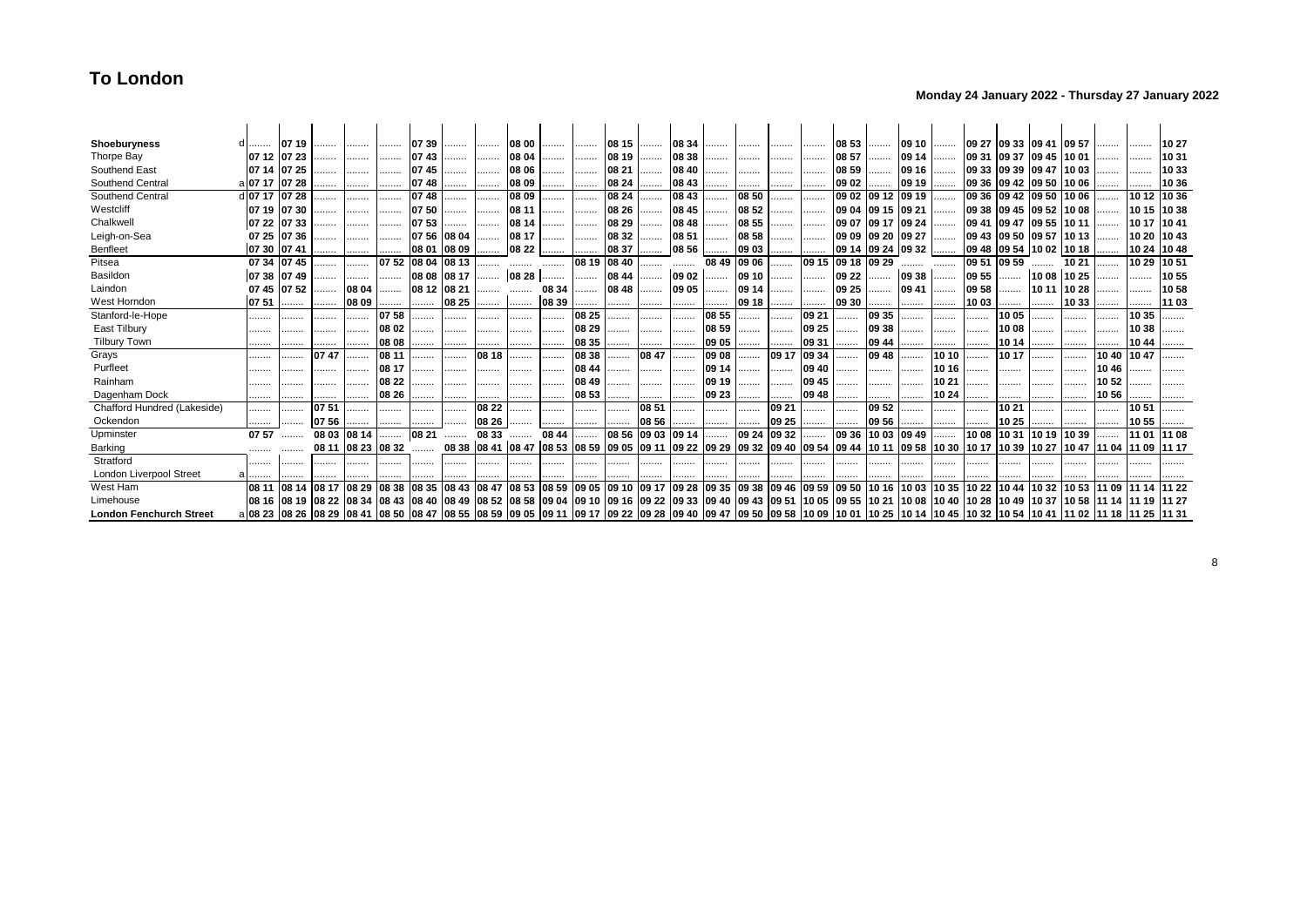### **Monday 24 January 2022 - Thursday 27 January 2022**

| Shoeburyness                   |                                                                                                                                                                                                            |             | 10 57 | .                                                                                  |             | 11 27       | .     | .     | 11 57 | .                 |       | 12 27 | .           |       | 12 57 |       | .                 | 13 27 | .     |             | 1357                                                                                                                                                                          | .     | .     | 14 27 |                               |       | 1457  |       |       |
|--------------------------------|------------------------------------------------------------------------------------------------------------------------------------------------------------------------------------------------------------|-------------|-------|------------------------------------------------------------------------------------|-------------|-------------|-------|-------|-------|-------------------|-------|-------|-------------|-------|-------|-------|-------------------|-------|-------|-------------|-------------------------------------------------------------------------------------------------------------------------------------------------------------------------------|-------|-------|-------|-------------------------------|-------|-------|-------|-------|
| Thorpe Bay                     | .                                                                                                                                                                                                          |             | 11 01 |                                                                                    |             | 11 31       | .     |       | 1201  |                   |       | 12 31 |             | .     | 13 01 |       | .                 | 1331  | .     |             | 14 01                                                                                                                                                                         | .     |       | 14 31 |                               |       | 1501  |       |       |
| Southend East                  | .                                                                                                                                                                                                          |             | 11 03 | .                                                                                  | .           | 11 33       | .     | .     | 1203  |                   |       | 12 33 | .           | .     | 13 03 |       |                   | 1333  | .     |             | 14 03                                                                                                                                                                         | .     |       | 14 33 |                               |       | 1503  |       |       |
| Southend Central               |                                                                                                                                                                                                            |             | 11 06 |                                                                                    |             | 11 36       |       |       | 12 06 |                   |       | 12 36 |             |       | 13 06 |       |                   | 13 36 | .     |             | 14 06                                                                                                                                                                         |       |       | 14 36 |                               |       | 15 06 |       |       |
| Southend Central               |                                                                                                                                                                                                            | 1042        | 11 06 |                                                                                    | 11 12 11 36 |             | .     | 11 39 | 1206  |                   | 12 12 | 12 36 | .           | 1242  | 13 06 |       | 13 11             | 13 36 | .     | 1342        | 14 06                                                                                                                                                                         | .     | 14 12 | 14 36 |                               | 14 42 | 15 06 |       | 15 11 |
| Westcliff                      | .                                                                                                                                                                                                          | 10 45       | 11 08 |                                                                                    | 11 15 11 38 |             | .     | 11 42 | 1208  | .                 | 12 15 | 12 38 |             | 1245  | 13 08 |       | 13 14             | 13 38 | .     | 13 45 14 08 |                                                                                                                                                                               |       | 14 15 | 14 38 | .                             | 14 45 | 15 08 |       | 15 14 |
| Chalkwel                       |                                                                                                                                                                                                            | 1047        | 11 11 | .                                                                                  | 11 17 11 41 |             |       | 11 44 | 12 11 | .                 | 12 17 | 1241  | .           | 1247  | 13 11 |       | 13 16             | 1341  | .     | 1347        | 14 11                                                                                                                                                                         | .     | 14 17 | 14 41 |                               | 14 47 | 15 11 |       | 15 16 |
| Leigh-on-Sea                   |                                                                                                                                                                                                            | 1050        | 11 13 |                                                                                    |             | 11 20 11 43 |       | 11 47 | 12 13 |                   | 12 20 | 1243  | .           | 1250  | 13 13 |       | 13 19             | 13 43 | .     | 13 50 14 13 |                                                                                                                                                                               | .     | 14 20 | 14 43 |                               | 14 50 | 15 13 |       | 15 19 |
| Benfleet                       |                                                                                                                                                                                                            | 1054        | 11 18 |                                                                                    |             | 11 24 11 48 |       | 11 51 | 12 18 | .                 | 12 24 | 1248  |             | 1254  | 13 18 |       | 13 23             | 1348  |       | 13 54 14 18 |                                                                                                                                                                               |       | 14 24 | 14 48 |                               | 14 54 | 15 18 |       | 15 23 |
| Pitsea                         |                                                                                                                                                                                                            | 1059        | 11 21 | .                                                                                  |             | 11 29 11 51 |       | 11 56 | 12 21 | .                 | 12 29 | 1251  | .           | 12 59 | 13 21 |       | 13 28             | 1351  |       | 1359        | 14 21                                                                                                                                                                         | .     | 14 29 | 14 51 | .                             | 14 59 | 15 21 | .     | 15 28 |
| Basildon                       |                                                                                                                                                                                                            |             | 11 25 |                                                                                    |             | 11 55       | .     | .     | 12 25 |                   |       | 12 55 | .           | .     | 13 25 |       |                   | 1355  | .     |             | 14 25                                                                                                                                                                         | .     | .     | 14 55 | .                             |       | 15 25 |       |       |
| Laindon                        |                                                                                                                                                                                                            |             | 11 28 |                                                                                    | .           | 11 58       |       | .     | 12 28 |                   |       | 1258  |             |       | 13 28 | .     |                   | 1358  | .     | .           | 14 28                                                                                                                                                                         |       | .     | 1458  |                               | .     | 15 28 |       | .     |
| West Horndon                   |                                                                                                                                                                                                            |             | 11 33 |                                                                                    |             | 1203        |       | .     | 12 33 |                   |       | 1303  | .           |       | 13 33 |       |                   | 14 03 |       | .           | 14 33                                                                                                                                                                         |       |       | 15 03 |                               |       | 15 33 |       | .     |
| Stanford-le-Hope               |                                                                                                                                                                                                            | 1105        | .     |                                                                                    | 11 35       |             |       | 1202  | .     | .                 | 12 35 |       | .           | 1305  | .     |       | 13 34             | .     | .     | 14 05       |                                                                                                                                                                               |       | 14 35 |       | .                             | 1505  | .     | .     | 15 34 |
| East Tilbury                   |                                                                                                                                                                                                            | l 08        | .     | .                                                                                  | 11 38       | .           |       | 1205  | .     | .                 | 1238  | .     | .           | 13 08 | .     |       | 13 37             | .     | .     | 14 08       |                                                                                                                                                                               | .     | 14 38 | .     | .                             | 15 08 | .     | .     | 1537  |
| <b>Tilbury Town</b>            |                                                                                                                                                                                                            | 11 14       |       |                                                                                    | 11 44       |             |       | 12 11 |       | .                 | 12 44 |       | .           | 13 14 |       | .     | 13 43             | .     | .     | 14 14       |                                                                                                                                                                               |       | 14 44 |       |                               | 15 14 |       |       | 1543  |
| Grays                          |                                                                                                                                                                                                            | 11 17       |       | 11 40                                                                              | 11 47       |             | 12 10 | 12 14 | .     | 12 40             | 1247  |       | 13 10       | 13 17 |       | 13 40 | 13 46             | .     | 14 10 | 14 17       |                                                                                                                                                                               | 14 40 | 14 47 |       | 15 10                         | 15 17 | .     | 15 40 | 1546  |
| Purfleet                       | 11 16                                                                                                                                                                                                      | .           |       | 11 46                                                                              |             |             | 12 16 | .     | .     | 1246              | .     |       | 13 16       | .     | .     | 13 46 |                   | .     | 14 16 | .           | .                                                                                                                                                                             | 14 46 | .     |       | 15 16                         |       | .     | 15 46 | .     |
| Rainham                        | 11 21                                                                                                                                                                                                      |             | .     | 11 51                                                                              | .           | .           | 12 21 |       | .     | 1251              |       |       | 13 21       |       | .     | 13 51 |                   | .     | 14 21 | .           | .                                                                                                                                                                             | 14 51 | .     |       | 15 21                         |       |       | 15 51 |       |
| Dagenham Dock                  | 11 24                                                                                                                                                                                                      |             | .     | 11 54                                                                              | .           | .           | 12 24 |       | .     | 12 54             |       | .     | 13 24       |       | .     | 13 54 |                   |       | 14 24 | .           |                                                                                                                                                                               | 14 54 | .     |       | 15 24                         |       | .     | 15 54 |       |
| Chafford Hundred (Lakeside)    |                                                                                                                                                                                                            | 11 21       |       | .                                                                                  | 11 51       |             |       | 12 18 |       | .                 | 1251  |       | .           | 13 21 |       | .     | 13 50             |       | .     | 14 21       | .                                                                                                                                                                             | .     | 14 51 |       |                               | 15 21 |       | .     | 15 50 |
| Ockendon                       |                                                                                                                                                                                                            | l1 25       |       |                                                                                    | 11 55       |             |       | 12 22 |       |                   | 12 55 |       | .           | 13 25 |       |       | 13 54             | .     | .     | 14 25       |                                                                                                                                                                               | .     | 14 55 |       |                               | 15 25 |       |       | 15 54 |
| Upminster                      |                                                                                                                                                                                                            | 11 31       | 11 38 |                                                                                    | 1201        | 1208        |       | 12 28 | 12 38 |                   | 1301  | 1308  | .           | 13 31 | 13 38 |       | 14 01             | 14 08 |       | 14 31       | 14 38                                                                                                                                                                         |       | 15 01 | 15 08 |                               | 15 31 | 15 38 |       | 16 01 |
| Barking                        |                                                                                                                                                                                                            | 11 30 11 39 |       | 11 47  12 00  12 09  12 16  12 30  12 36  12 46  13 00  13 09  13 16  13 30  13 39 |             |             |       |       |       |                   |       |       |             |       |       |       |                   |       |       |             | 13 46  14 00  14 09  14 16  14 30  14 39  14 46  15 00  15 09                                                                                                                 |       |       |       | 15 16 15 30 15 39 15 46 16 00 |       |       |       | 16 11 |
| Stratford                      |                                                                                                                                                                                                            |             | .     |                                                                                    |             |             | .     |       | .     |                   |       |       |             |       |       |       |                   |       |       |             |                                                                                                                                                                               |       |       |       |                               |       |       |       |       |
| <b>London Liverpool Street</b> |                                                                                                                                                                                                            |             |       |                                                                                    |             |             |       |       |       |                   |       |       |             |       |       |       |                   |       |       |             |                                                                                                                                                                               |       |       |       |                               |       |       |       |       |
| West Ham                       |                                                                                                                                                                                                            | 11 35 11 44 | 11 52 | 1205                                                                               | 12 14 12 21 |             | 12 35 | 1242  |       | 12 52 13 05 13 14 |       | 13 21 | 13 35 13 44 |       |       |       | 13 51 14 05 14 14 | 14 21 | 14 35 | 14 44       | 14 51 15 05                                                                                                                                                                   |       | 15 14 | 15 21 | 15 35                         | 1544  | 1551  | 16 06 | 16 16 |
| Limehouse                      |                                                                                                                                                                                                            |             |       |                                                                                    |             |             |       |       |       |                   |       |       |             |       |       |       |                   |       |       |             | 11 40 11 49 11 57 12 10 12 19 12 26 12 40 12 47 12 57 13 10 13 19 13 26 13 40 13 49 13 56 14 10 14 19 14 26 14 40 14 49 14 49 14 56 15 10 15 19 15 27 15 40 15 49 15 56 16 11 |       |       |       |                               |       |       |       | 16 21 |
| <b>London Fenchurch Street</b> | a 11 45  11 54  12 01  12 15  12 24  12 30  12 45  12 53  13 01  13 16  13 24  13 31  13 45  13 55  14 02  14 15  14 24  14 32  14 45  15 4  15 00  15 15  15 35  15 31  15 44  15 54  16 03  16 16  16 26 |             |       |                                                                                    |             |             |       |       |       |                   |       |       |             |       |       |       |                   |       |       |             |                                                                                                                                                                               |       |       |       |                               |       |       |       |       |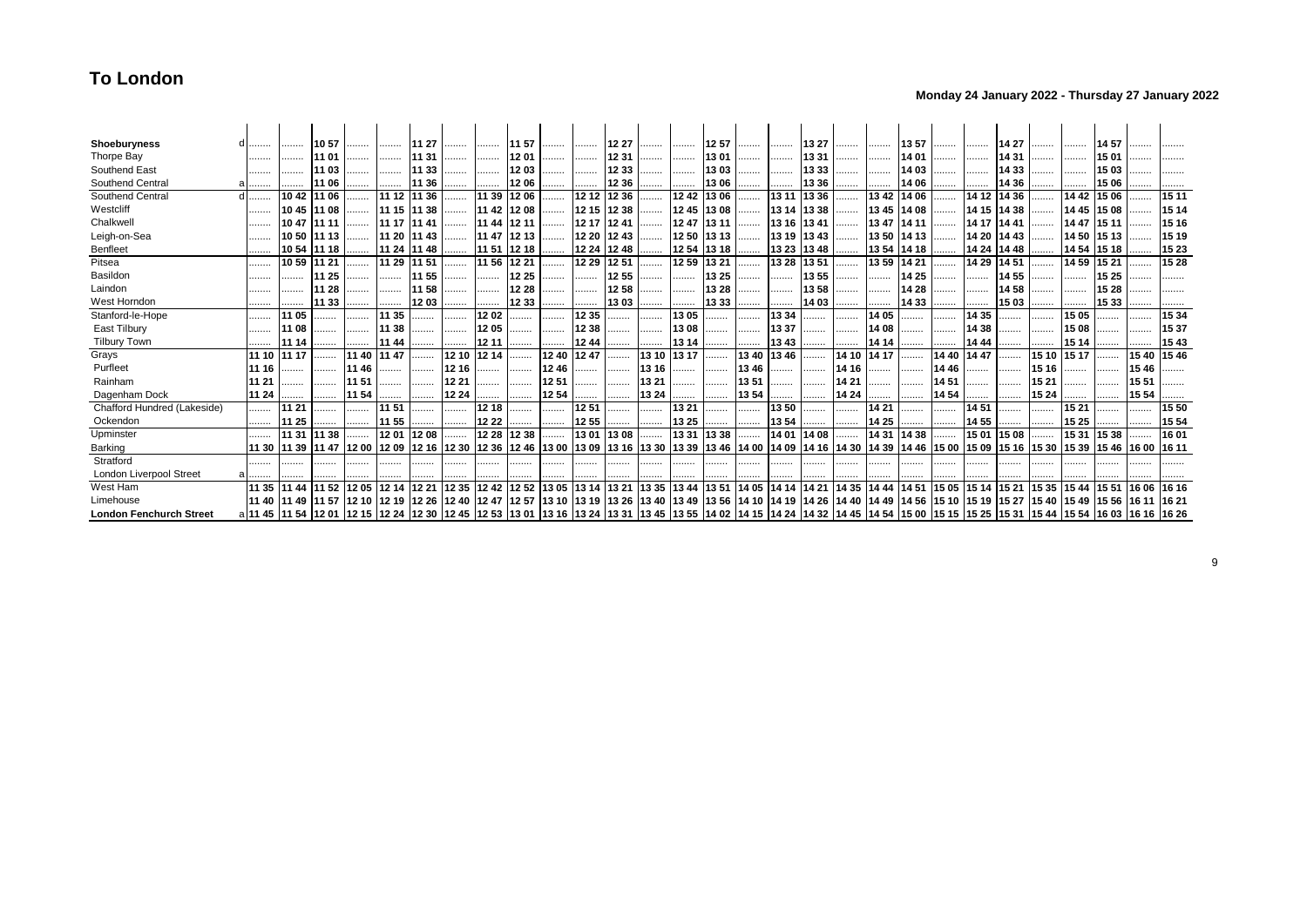### **Monday 24 January 2022 - Thursday 27 January 2022**

| Shoeburyness                   |                                                                                                                                                                                                                               | 15 26                   |             |                               |                   | 15 39 15 55 16 00   | .           | .           | 16 18       |                                                                   | .           |                            | 16 40 16 48 | .     | .                 | 16 57 17 15 |             | .           | .                       | 17 27 |       | .                        | 1743  | .           | 18 00       | .     |                                                 |       | 18 14       |
|--------------------------------|-------------------------------------------------------------------------------------------------------------------------------------------------------------------------------------------------------------------------------|-------------------------|-------------|-------------------------------|-------------------|---------------------|-------------|-------------|-------------|-------------------------------------------------------------------|-------------|----------------------------|-------------|-------|-------------------|-------------|-------------|-------------|-------------------------|-------|-------|--------------------------|-------|-------------|-------------|-------|-------------------------------------------------|-------|-------------|
| Thorpe Bay                     |                                                                                                                                                                                                                               | 15 30                   | .           | 15 43 15 59 16 04             |                   |                     |             | .           | 16 22       | .                                                                 | .           |                            | 16 44 16 52 |       | .                 | 17 01 17 19 |             | .           | .                       | 1731  |       |                          | 1747  | .           | 18 04       | .     |                                                 | 18 13 | 18 18       |
| Southend East                  | .                                                                                                                                                                                                                             | 1532                    |             |                               |                   | 15 45 16 01 16 06   | .           | .           | 16 24       |                                                                   | .           | 16 46 16 54                |             | .     | .                 | 17 03 17 21 |             | .           | .                       | 1733  |       |                          | 1749  | .           | 18 06       |       |                                                 |       | 18 16 18 20 |
| Southend Central               |                                                                                                                                                                                                                               | 15 35                   |             | 15 48 16 04 16 09             |                   |                     |             | .           | 16 27       |                                                                   | .           | 16 49 16 57                |             |       | .                 | 17 06 17 24 |             | .           | .                       | 1736  | .     |                          | 1752  | .           | 18 09       |       |                                                 | 18 18 | 18 23       |
| Southend Central               |                                                                                                                                                                                                                               | 15 35                   | 1542        |                               |                   | 15 48 16 04 16 09   | .           | 16 12       | 16 27       |                                                                   | 16 35       | 16 49                      | 16 57       | .     |                   | 17 06 17 24 |             | .           | .                       | 1736  | .     |                          | 1752  |             | 1809        |       |                                                 | 18 19 | 18 23       |
| Westcliff                      | .                                                                                                                                                                                                                             |                         |             | 15 37 15 44 15 50 16 06 16 11 |                   |                     | .           | 16 15 16 29 |             | .                                                                 | 16 37       | 16 51 16 59                |             | .     | .                 | 17 08 17 26 |             | .           | .                       | 1738  | .     | .                        | 1754  | .           | 181'        |       | .                                               | 18 21 | 18 25       |
| Chalkwel                       | .                                                                                                                                                                                                                             |                         |             | 15 40 15 47 15 53 16 09 16 14 |                   |                     | .           |             | 16 17 16 32 |                                                                   |             | 16 40 16 54 17 02          |             |       | .                 | 17 11 17 29 |             | .           | .                       | 1740  | .     | .                        | 1757  |             | 18 14       |       | .                                               | 18 23 | 18 28       |
| Leigh-on-Sea                   |                                                                                                                                                                                                                               |                         |             | 15 42 15 50 15 55 16 12 16 16 |                   |                     | .           | 16 20       | 16 34       |                                                                   | 1642        | 16 57 17 04                |             | .     | .                 | 17 13 17 31 |             | .           | .                       | 1743  |       | $\ldots$   17 52   17 59 |       | .           | 18 16       |       | .                                               | 18 26 | 18 30       |
| Benfleet                       |                                                                                                                                                                                                                               |                         | 15 47 15 54 |                               |                   | 16 00  16 17  16 21 |             | 16 24       | 16 39       |                                                                   |             | 16 47 17 02 17 09          |             |       | .                 |             | 17 18 17 36 | .           |                         | 1747  |       |                          | 1804  |             | 18 21       |       |                                                 | 18 30 | 18 35       |
| Pitsea                         |                                                                                                                                                                                                                               | 15 50                   | 15 59       | 1603                          |                   | 16 25               |             | 16 29       | 1643        |                                                                   |             | 16 49  16 51  17 06  17 14 |             | .     | 17 16             | 17 21       |             | 17 25       |                         | 1751  | 1754  |                          | 1807  |             | 18 24       |       | 18 27                                           | 1842  | 18 38       |
| Basildon                       |                                                                                                                                                                                                                               | 15 54                   | .           |                               | 16 07 16 23 16 29 |                     |             | .           | 16 47       |                                                                   |             | 16 55 17 10 17 19          |             | .     |                   |             | 17 25 17 43 |             | .                       | 1755  |       | $\ldots$ 18 01 18 11     |       | .           | 18 28       |       | .                                               | .     | 1842        |
| Laindon                        |                                                                                                                                                                                                                               | 15 58                   |             |                               |                   | 16 11 16 26 16 33   | .           | .           | 16 51       | .                                                                 |             | 16 58 17 13 17 22          |             | .     | .                 | 17 28 17 46 |             | .           | .                       | 1758  | .     |                          | 18 14 |             | 18 31       |       |                                                 |       | 1845        |
| West Horndon                   |                                                                                                                                                                                                                               | 1602                    |             | 16 15 16 31                   |                   |                     |             |             | .           | .                                                                 | 17 03 17 18 |                            | .           | .     |                   | 17 33       |             | .           | .                       | 1803  | .     | .                        | 18 19 |             | 18 36       |       |                                                 |       | 1850        |
| Stanford-le-Hope               |                                                                                                                                                                                                                               | .                       | 16 05       |                               |                   | .                   |             | 16 36       | .           | 16 55                                                             | .           | .                          | .           | .     | 17 22             | .           |             | 1731        | .                       |       | 18 00 | .                        | .     |             |             | .     | 18 34 18 49                                     |       | .           |
| East Tilbury                   |                                                                                                                                                                                                                               |                         | 16 08       |                               |                   | .                   |             | 1639        | .           | 16 59                                                             | .           | .                          |             | .     | 17 26             |             | .           | 1735        | .                       |       | 18 04 |                          | .     |             |             |       | 18 37 18 52                                     |       |             |
| <b>Tilbury Town</b>            |                                                                                                                                                                                                                               |                         | 16 15       |                               |                   |                     |             | 1645        | .           | 1705                                                              |             | .                          |             |       | 1732              |             | .           | 1741        |                         |       | 18 10 | .                        |       |             |             |       | 18 43 18 58                                     |       |             |
| Grays                          | 16 09                                                                                                                                                                                                                         |                         | 16 19       |                               | .                 |                     | 16 38       | 16 49       |             | 1708                                                              | .           | .                          |             | 17 17 | 17 35             |             |             | 17 44 17 47 |                         | .     | 18 13 |                          |       | 18 17       |             | 1831  | 1847                                            | 1902  |             |
| Purfleet                       | 16 15                                                                                                                                                                                                                         |                         |             |                               | .                 | .                   | 16 44       | .           | .           | 1713                                                              | .           | .                          |             | .     | 1741              |             | .           | 17 49       | .                       |       | 18 19 | .                        | .     |             |             | 18 37 | .                                               | 1907  |             |
| Rainham                        | 16 20                                                                                                                                                                                                                         |                         | .           |                               |                   |                     | 1649        | .           | .           | 17 18                                                             | .           | .                          |             |       | 1746              |             |             | 1754        | .                       | .     | 18 24 |                          |       | .           |             | 1842  |                                                 | 19 12 |             |
| Dagenham Dock                  | 16 24                                                                                                                                                                                                                         |                         |             |                               |                   |                     | 16 53       | .           | .           | 17 22                                                             |             | .                          |             |       | 1749              |             |             | 1758        | .                       |       | 18 28 |                          |       |             |             | 1846  |                                                 | 19 16 |             |
| Chafford Hundred (Lakeside)    |                                                                                                                                                                                                                               |                         | 16 22       |                               |                   |                     |             | 16 53       | .           |                                                                   | .           |                            |             | 17 21 |                   |             |             | .           | 1751                    |       |       | .                        |       | 18 21       |             |       | 1851                                            |       |             |
| Ockendon                       |                                                                                                                                                                                                                               |                         | 16 26       | .                             |                   |                     | .           | 16 57       |             |                                                                   |             | .                          | .           | 17 27 |                   |             | .           | .           | 1757                    |       |       |                          | .     | 18 28       |             | .     | 1857                                            |       |             |
| Upminster                      |                                                                                                                                                                                                                               | 16 08                   | 16 33       | 16 21                         |                   | 1641                |             | 1704        | 16 59       |                                                                   | 1708        | 17 25                      |             | 1734  | .                 | 1738        | .           |             | 18 05                   | 1808  |       | 18 12 18 24              |       | 18 35 18 41 |             |       | 1904                                            |       | 1855        |
| Barking                        |                                                                                                                                                                                                                               | 16 31 16 16 16 41       |             | 16 29                         |                   |                     |             |             |             | 16 52 16 59 17 13 17 07 17 28 17 17 17 34 17 39 17 43 17 55 17 47 |             |                            |             |       |                   |             |             |             | 18 05 18 13 18 16 18 36 |       |       |                          |       |             |             |       | 18 32   18 43   18 49   18 52   19 12   19 22   |       | 1903        |
| Stratford                      |                                                                                                                                                                                                                               |                         |             |                               |                   |                     |             | .           |             |                                                                   |             | .                          |             |       |                   |             |             |             |                         |       |       |                          |       |             |             |       |                                                 |       |             |
| <b>London Liverpool Street</b> |                                                                                                                                                                                                                               |                         |             |                               |                   |                     |             |             |             |                                                                   |             |                            | .           |       |                   | .           | .           | .           |                         |       | .     |                          | .     |             |             |       |                                                 |       |             |
| West Ham                       | 16 37                                                                                                                                                                                                                         | 16 21                   | 16 46       | 16 34                         | 16 50             | 16 57               | 1704        | 17 18       | 1713        | .                                                                 |             | 17 22 17 40 17 46 17 49    |             |       | 18 01 17 52 18 06 |             |             | 18 10 18 19 |                         | 18 22 | 1841  |                          | 1837  | 1848        | 18 54 18 58 |       | 19 17                                           | 19 27 | 1908        |
| Limehouse                      |                                                                                                                                                                                                                               | 16 42 16 26 16 51 16 39 |             |                               |                   |                     | 17 09 17 24 |             | .           | 17 39 17 27                                                       |             |                            | .           |       | 17 54 18 06 17 57 |             |             | .           | 18 24                   | .     | 1847  | .                        |       |             |             |       | 18 42  18 53  18 59  19 04  19 22  19 32  19 13 |       |             |
| <b>London Fenchurch Street</b> | a 16 48  16 31  16 57  16 44  17 00  17 07  17 14  17 29  17 23  17 44  17 32  17 50  17 55  17 59  18 10  18 02  18 15  18 19  18 32  18 37  18 49  18 58  19 04  19 09  19 28  19 37  19 49  18 58  19 04  19 09  19 28  19 |                         |             |                               |                   |                     |             |             |             |                                                                   |             |                            |             |       |                   |             |             |             |                         |       |       |                          |       |             |             |       |                                                 |       |             |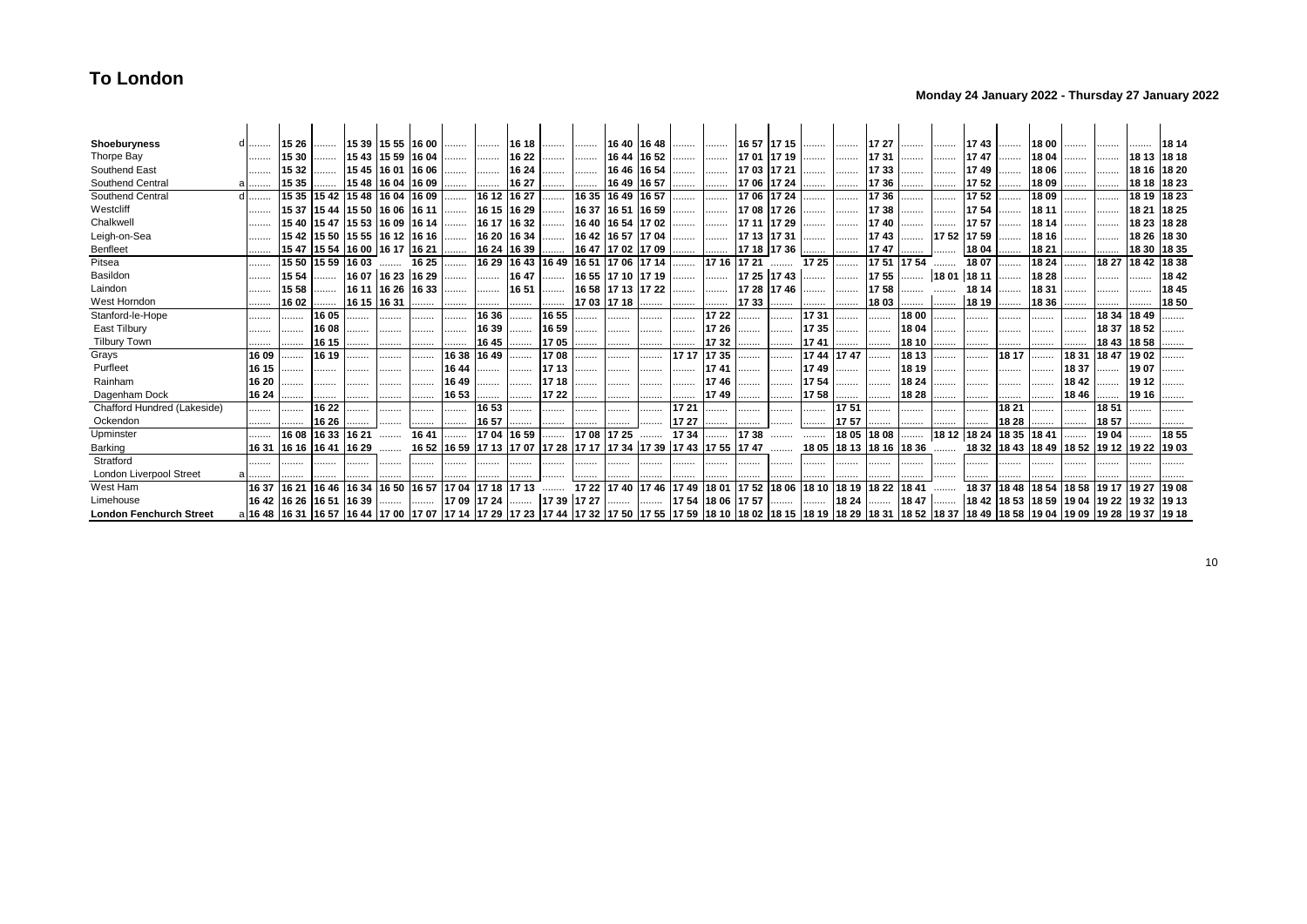### **Monday 24 January 2022 - Thursday 27 January 2022**

| Shoeburyness                   | d 18 28                                                                                                                                                           |                   | 1859  | .     |                   | 19 27       |             | 19 33 19 57 |             | .     |                   | 20 27       | .           | .           | 20 57 |             |                         | 21 27       | .                                                                                                                                                               |             | 21 57 |       |       |       |             |       | 22 27             |       |       |
|--------------------------------|-------------------------------------------------------------------------------------------------------------------------------------------------------------------|-------------------|-------|-------|-------------------|-------------|-------------|-------------|-------------|-------|-------------------|-------------|-------------|-------------|-------|-------------|-------------------------|-------------|-----------------------------------------------------------------------------------------------------------------------------------------------------------------|-------------|-------|-------|-------|-------|-------------|-------|-------------------|-------|-------|
| Thorpe Bay                     | 18 32                                                                                                                                                             |                   | 1903  |       |                   | 1931        | .           | 19 37 20 01 |             | .     | .                 | 20 31       | .           | .           | 21 01 |             | .                       | 21 31       | .                                                                                                                                                               | .           | 22 01 |       |       |       |             |       | 22 31             |       |       |
| Southend East                  | 18 34                                                                                                                                                             |                   | 1905  | .     | .                 | 1933        | .           | 19 39 20 03 |             |       | .                 | 20 33       | .           | .           | 21 03 | .           | .                       | 21 33       | .                                                                                                                                                               | .           | 22 03 |       |       |       |             |       | 22 33             |       |       |
| Southend Central               | al 18 37                                                                                                                                                          |                   | 1908  | .     |                   | 19 36       |             | 19 42 20 06 |             |       |                   | 20 36       |             |             | 21 06 |             |                         | 21 36       | .                                                                                                                                                               |             | 22 06 |       |       |       |             |       | 22 36             |       |       |
| Southend Central               | 18 37                                                                                                                                                             |                   | 1908  | .     |                   | 19 12 19 36 | .           | 19 42 20 06 |             | .     | 20 12             | 20 36       | .           | 2042        | 21 06 | .           |                         | 21 12 21 36 | .                                                                                                                                                               | 21 42 22 06 |       |       | .     | .     |             |       | 22 36             |       |       |
| Westcliff                      | 18 39                                                                                                                                                             |                   | 19 10 | .     | 19 15 19 38       |             | .           | 19 45 20 08 |             | .     | 20 15 20 38       |             | .           | 20 45       | 21 08 | .           | 21 15 21 38             |             |                                                                                                                                                                 | 21 45 22 08 |       | .     |       | .     |             |       | 22 38             |       |       |
| Chalkwel                       | 18 42                                                                                                                                                             |                   | 19 13 | .     | 19 17 19 41       |             | .           | 19 47 20 11 |             | .     | 20 17 20 41       |             | .           | 2047        | 21 11 |             | 21 17 21 41             |             |                                                                                                                                                                 | 2147        | 22 11 |       | .     | .     |             |       | 2241              |       |       |
| Leigh-on-Sea                   | 18 44                                                                                                                                                             |                   | 19 15 |       |                   | 19 20 19 43 | .           | 1950        | 2013        | .     | 20 20 20 43       |             |             | 20 50 21 13 |       |             | 21 20 21 43             |             | .                                                                                                                                                               | 21 50 22 13 |       |       |       |       |             |       | 22 43             |       |       |
| Benfleet                       | 18 49                                                                                                                                                             |                   | 19 20 |       |                   | 19 24 19 48 |             |             | 19 54 20 18 |       |                   | 20 24 20 48 | .           | 20 54       | 21 18 |             | 21 24 21 48             |             |                                                                                                                                                                 | 21 54       | 22 18 |       |       |       |             |       | 22 48             |       |       |
| Pitsea                         |                                                                                                                                                                   | 18 53 18 59       | 19 23 |       | 19 25 19 29 19 51 |             | .           | 1959        | 20 21       | .     | 20 29 20 51       |             |             | 20 59 21 21 |       | .           | 21 29                   | 21 51       | .                                                                                                                                                               | 21 59 22 21 |       | .     | .     | .     |             | 22.31 | 22 51             |       |       |
| Basildon                       | 18 57                                                                                                                                                             |                   | 19 27 | .     | .                 | 1955        |             | .           | 20 25       |       | .                 | 20 55       | .           | .           | 21 25 |             | .                       | 21 55       |                                                                                                                                                                 | .           | 22 25 |       | .     | .     |             |       | 22 55             |       |       |
| Laindon                        | 19 00                                                                                                                                                             | .                 | 19 30 | .     |                   | 1958        |             | .           | 20 28       |       |                   | 20 58       | .           | .           | 21 28 |             |                         | 21 58       |                                                                                                                                                                 | .           | 22 28 |       |       |       |             |       | 22 58             |       |       |
| West Horndon                   | 19 04                                                                                                                                                             |                   | 19 35 |       |                   | 20 03       | .           | .           | 20 33       |       |                   | 21 03       |             | .           | 21 33 |             | .                       | 22 03       |                                                                                                                                                                 | .           | 22 33 |       | .     | .     |             |       | 23 03             |       |       |
| Stanford-le-Hope               | .                                                                                                                                                                 | 1905              |       |       | 1935              | .           |             | 20 05       |             |       | 20 35             |             |             | 21 05       |       |             | 21 35                   | .           | .                                                                                                                                                               | 22 05       | .     | .     | .     | .     |             | 22 43 |                   |       |       |
| East Tilbury                   | .                                                                                                                                                                 | 1909              |       | .     | 19 38             |             |             | 20 08       |             |       | 20 38             |             |             | 21 08       |       |             | 21 38                   | .           |                                                                                                                                                                 | 22 08       |       | .     | .     | .     | .           | 22.54 |                   | .     |       |
| <b>Tilbury Town</b>            | .                                                                                                                                                                 | 19 15             |       |       | 19 44             |             |             | 20 14       | .           |       | 20 44             |             |             | 21 14       |       | .           | 21 44                   | .           |                                                                                                                                                                 | 22 14       |       |       | 22 36 |       |             | 23 06 |                   |       |       |
| Grays                          | .                                                                                                                                                                 | 19 19             |       | 19 42 | 1947              |             | 20 10       | 20 17       | .           | 20 40 | 2047              |             | 21 10       | 21 17       |       | 21 43 21 47 |                         | .           | 22 10                                                                                                                                                           | 22 17       |       | 22 40 |       | 22 55 | 23 10       | 23 15 |                   | 23 25 | 23 39 |
| Purfleet                       | .                                                                                                                                                                 |                   |       | 19 48 |                   | .           | 20 16       | .           | .           | 20 46 | .                 |             | 21 16       |             | .     | 21 49       | .                       | .           | 22 16                                                                                                                                                           | .           |       | 2246  | .     | .     | 23 16       |       |                   |       | 23 45 |
| Rainham                        |                                                                                                                                                                   |                   | .     | 1953  |                   | .           | 20 21       |             | .           | 20 51 |                   |             | 21 21       |             | .     | 21 54       | .                       | .           | 22 21                                                                                                                                                           | .           |       | 22 51 |       |       | 23 21       |       |                   |       | 23 50 |
| Dagenham Dock                  | .                                                                                                                                                                 |                   |       | 1956  |                   | .           | 20 24       |             |             | 20 54 |                   |             | 21 24       |             |       | 21 58       |                         | .           | 22 24                                                                                                                                                           |             | .     | 22 54 |       |       | 23 24       |       |                   |       | 23 54 |
| Chafford Hundred (Lakeside)    | .                                                                                                                                                                 | 1922              |       | .     | 1951              |             | .           | 20 21       |             | .     | 20 51             |             | .           | 21 21       |       | .           | 21 51                   | .           | .                                                                                                                                                               | 22 21       | .     | .     |       | 22 58 |             |       | .                 | 23 28 |       |
| Ockendon                       | .                                                                                                                                                                 | 19 26             |       |       | 1955              |             | .           | 20 25       | .           |       | 20 55             |             | .           | 21 25       | .     |             | 21 55                   | .           |                                                                                                                                                                 | 22 25       |       | .     |       | 23 09 |             |       |                   | 23 39 |       |
| Upminster                      |                                                                                                                                                                   | 19 09 19 33       | 1940  |       | 20 01             | 20 08       |             | 20 31       | 20 38       |       |                   | 21 01 21 08 |             | 21 31       | 21 38 |             | 22 01                   | 22 08       |                                                                                                                                                                 | 22 31       | 22 38 |       |       | 23 14 |             |       | 23 08             | 23 44 |       |
| Barking                        |                                                                                                                                                                   | 19 17 19 41 19 48 |       |       |                   |             |             |             |             |       |                   |             |             |             |       |             |                         |             | 20 03  20 10  20 16  20 30  20 39  20 46  21 00  21 09  21 16  21 30  21 39  21 46  22 05  22 09  22 16  22 30  22 39  22 46                                    |             |       | 23 00 |       |       | 23 22 23 30 |       | 23 16 23 52 23 59 |       |       |
| Stratford                      |                                                                                                                                                                   |                   | .     | .     |                   |             |             | .           | .           |       |                   |             |             |             |       |             |                         |             |                                                                                                                                                                 |             |       |       |       |       |             |       |                   |       |       |
| <b>London Liverpool Street</b> |                                                                                                                                                                   |                   |       |       |                   |             |             |             |             |       |                   |             |             |             |       |             |                         |             |                                                                                                                                                                 |             |       |       |       |       |             |       |                   |       |       |
| West Ham                       |                                                                                                                                                                   | 19 22 19 46       | 1953  | 20 08 |                   | 20 15 20 22 | 20 35 20 44 |             | 20 51       |       | 21 05 21 14 21 21 |             | 21 35 21 44 |             |       |             | 21 51 22 10 22 14 22 21 |             | 22 35 22 44 22 51                                                                                                                                               |             |       | 23 05 |       | 23 27 | 23 35       |       | 23 21             | 23 57 | 00 05 |
| Limehouse                      |                                                                                                                                                                   |                   |       |       |                   |             |             |             |             |       |                   |             |             |             |       |             |                         |             | 19 27  19 51  19 58  20 13  20 20  20 27  20 40  20 49  20 56  21 10  21 19  21 26  21 40  21 49  21 56  22 15  22 15  22 26  22 26  22 49  22 49  22 56  23 10 |             |       |       |       |       | 23 32 23 40 |       | 23 26 00 02 00 10 |       |       |
| <b>London Fenchurch Street</b> | a 19 32  19 55  20 04  20 19  20 24  20 31  20 45  20 54  21 00  21 14  21 24  21 31  21 45  21 54  22 00  22 19  22 24  22 24  22 32  22 45  22 54  23 00  23 14 |                   |       |       |                   |             |             |             |             |       |                   |             |             |             |       |             |                         |             |                                                                                                                                                                 |             |       |       |       |       | 23 37 23 45 |       | 23 32 00 07 00 15 |       |       |